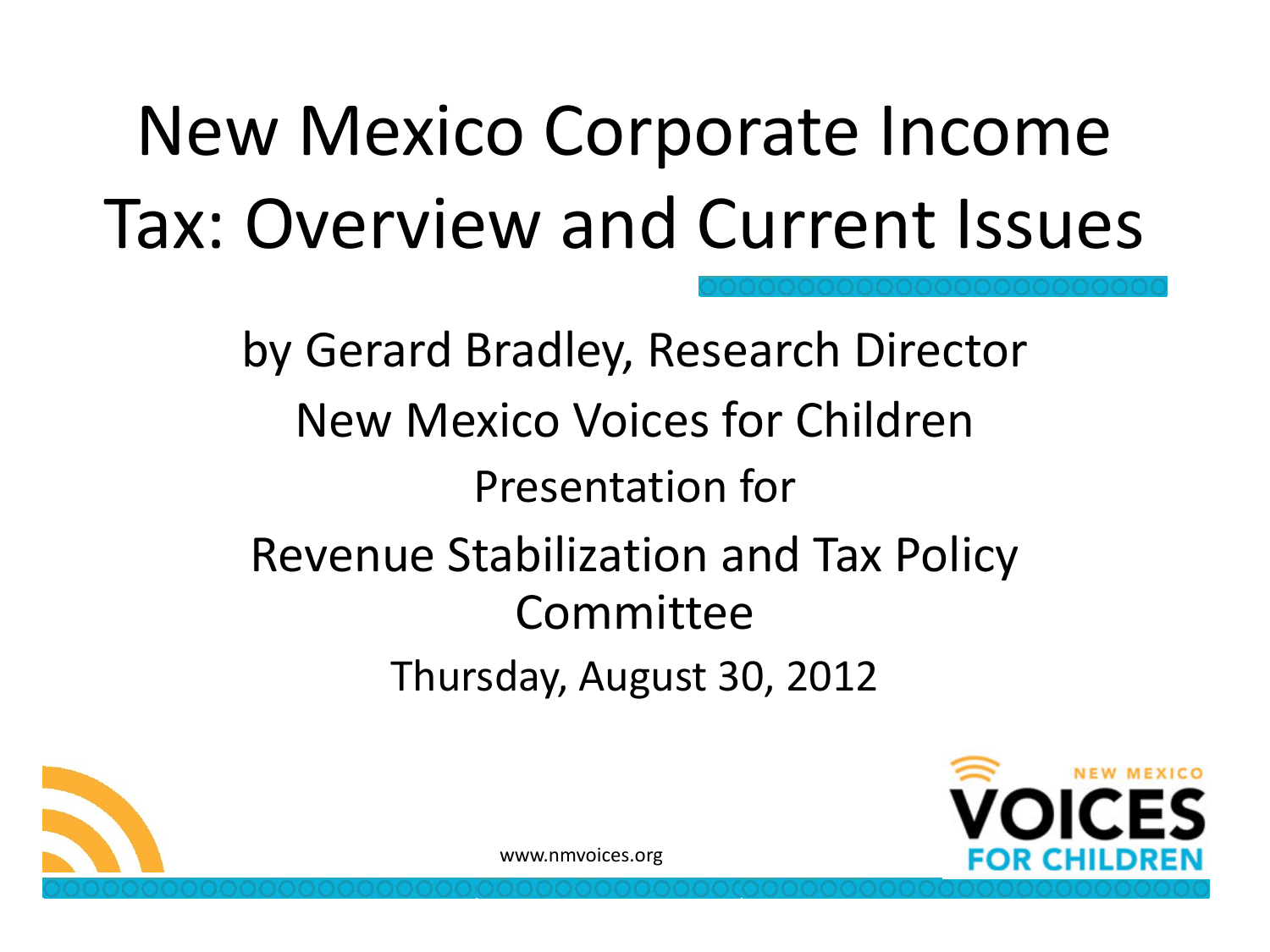### New Mexico Corporate Income Tax History, 2003-2013



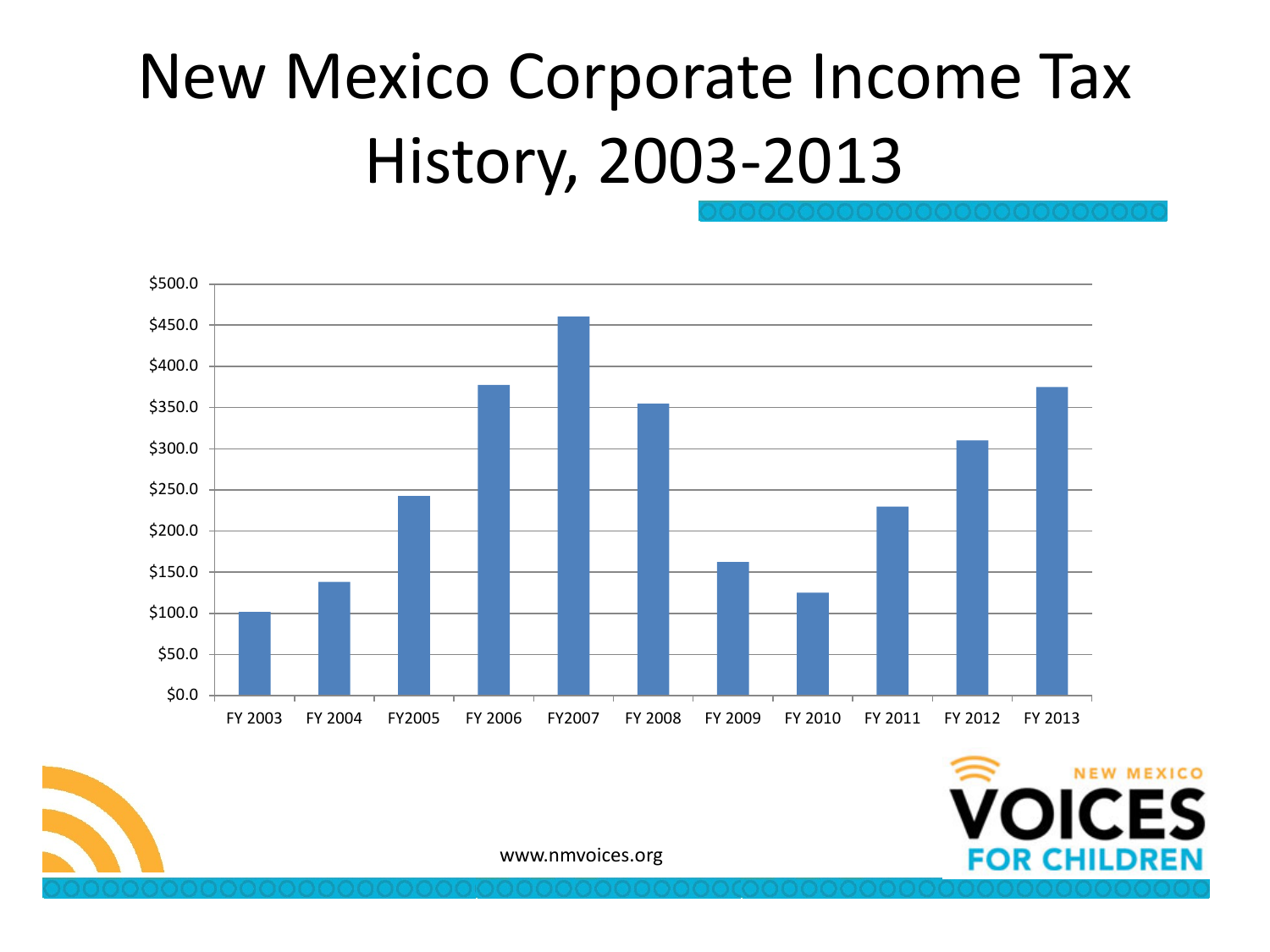### Corporate Income Tax as Percent of Total General Fund Revenues



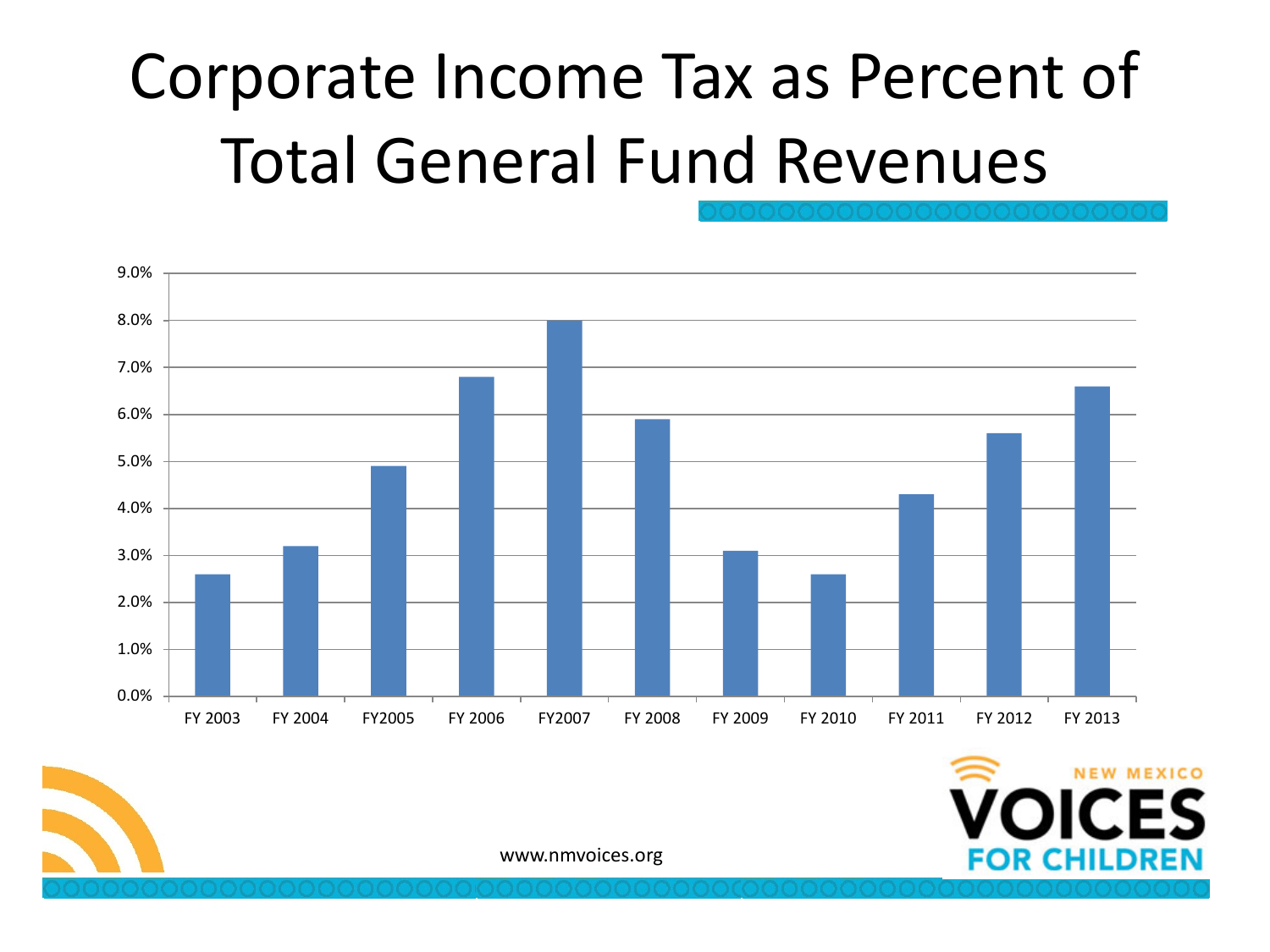### Total General Fund Revenues, 2003-2013 (in millions)





www.nmvoices.org

**FOR CHILDREN**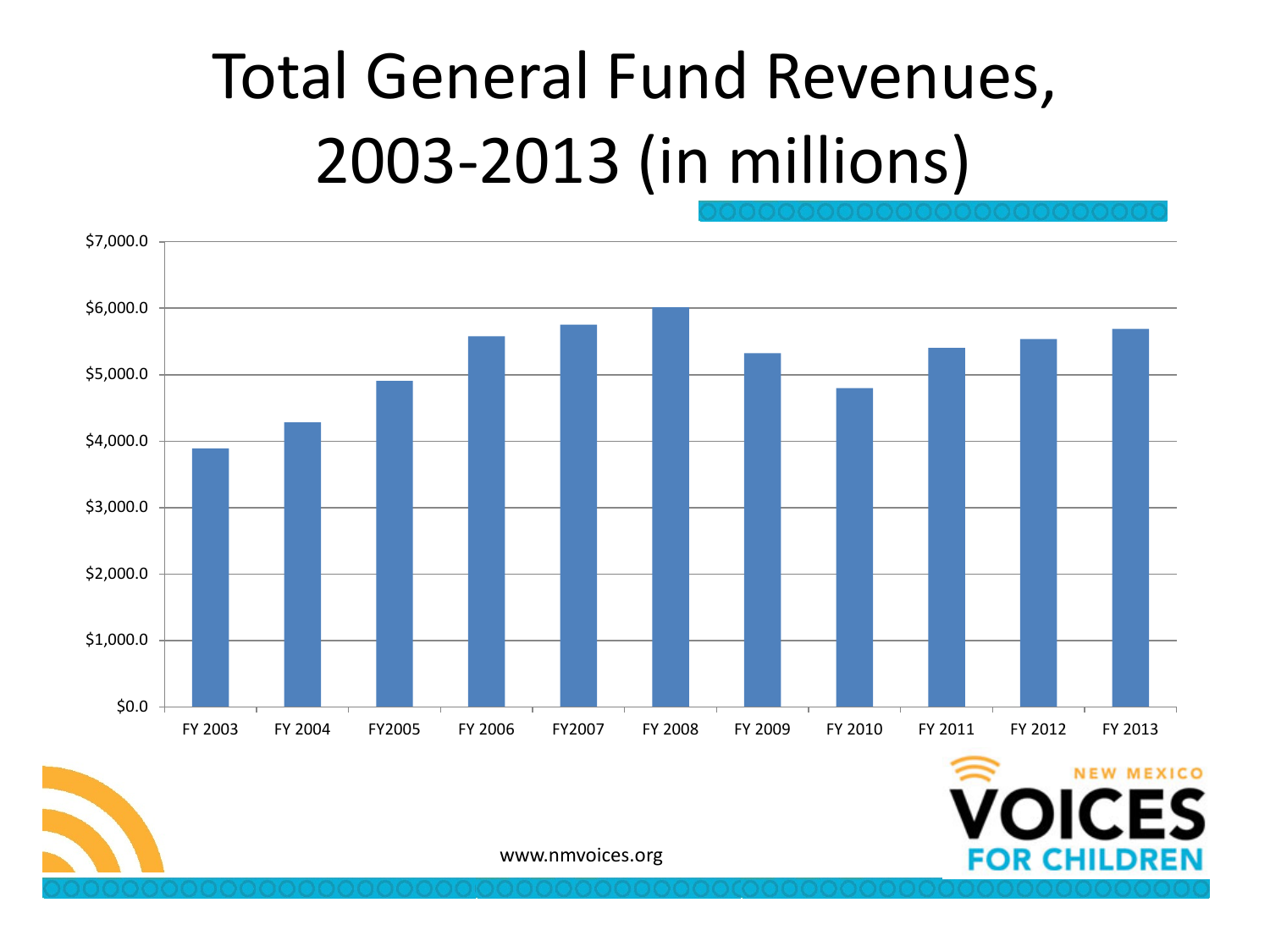### General Fund Revenues by Tax, FY03



General Sales

- Selective Sales
- **Personal Income Tax**
- Corrporate Income Tax
- Severance
- Interest Revenue
- **Rents/Royalties**
- Other

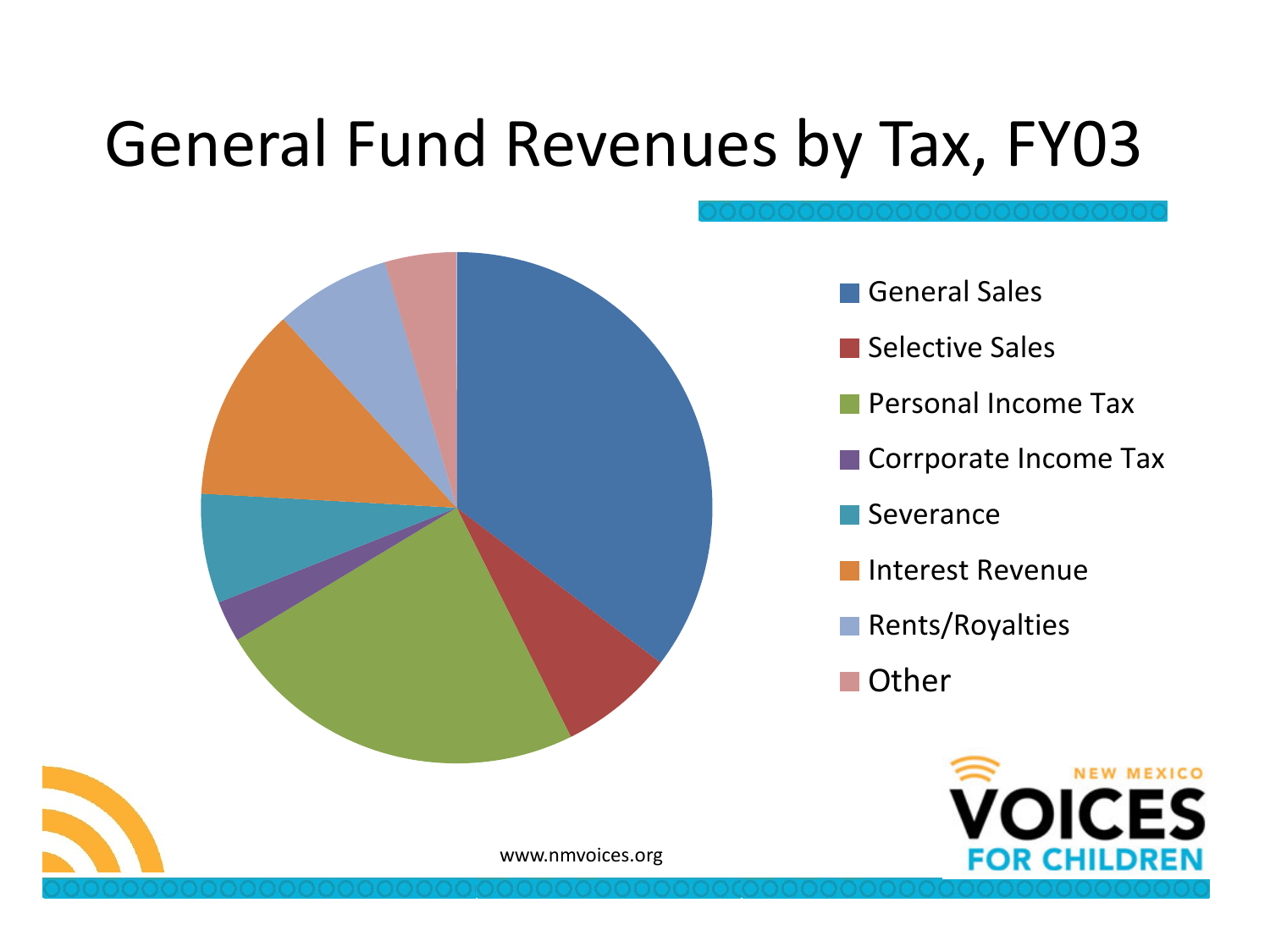### General Fund Revenues by Tax, FY07



- General Sales
- **Selective Sales**
- **Personal Income Tax**
- Corrporate Income Tax
- **Severance**
- **Interest Revenue**
- **Rents/Royalties**
- Other

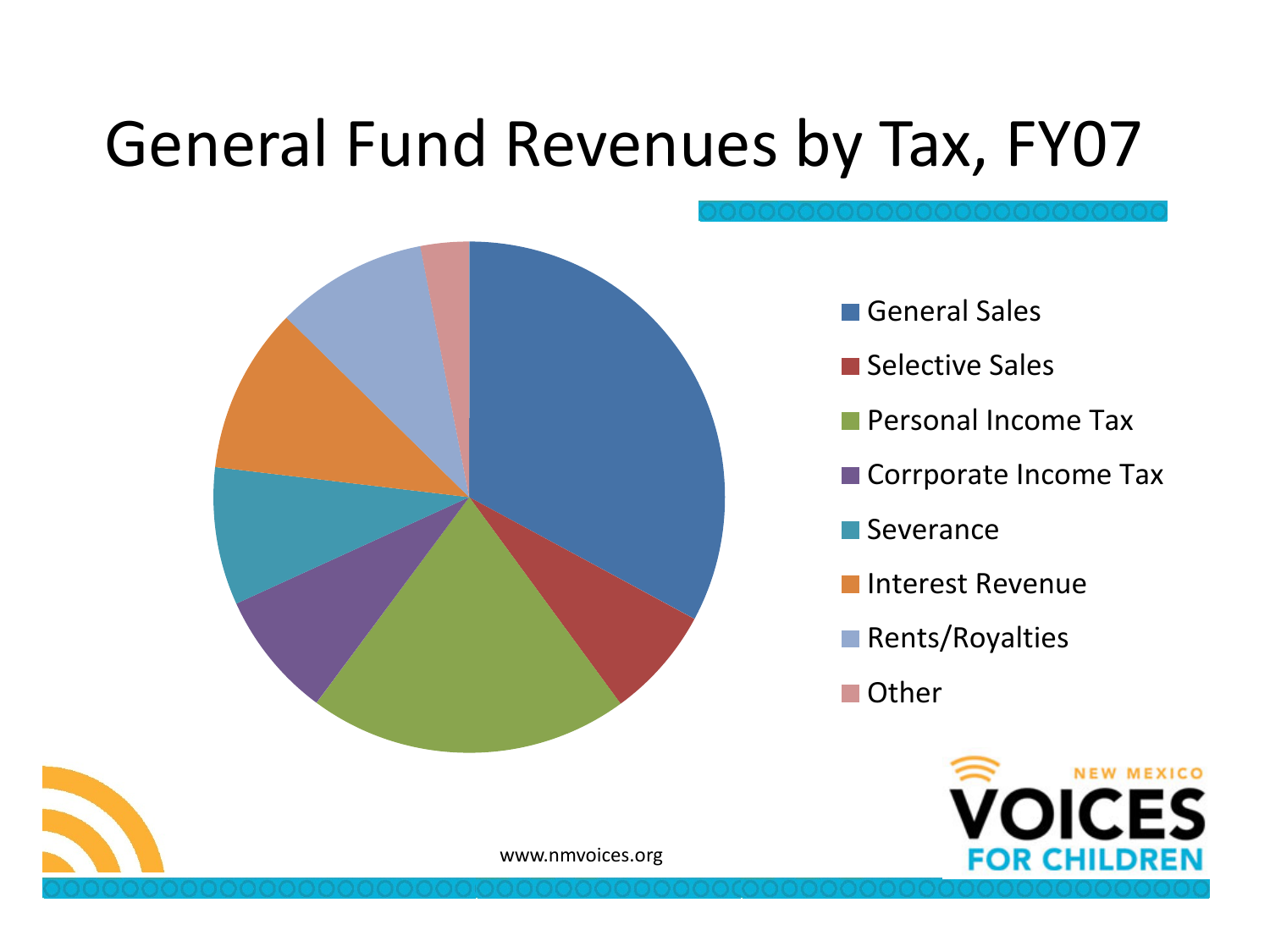### General Fund Revenues by Tax, FY13



- General Sales
- **Selective Sales**
- **Personal Income Tax**
- Corrporate Income Tax
- **Severance**
- **Interest Revenue**
- **Rents/Royalties**
- Other

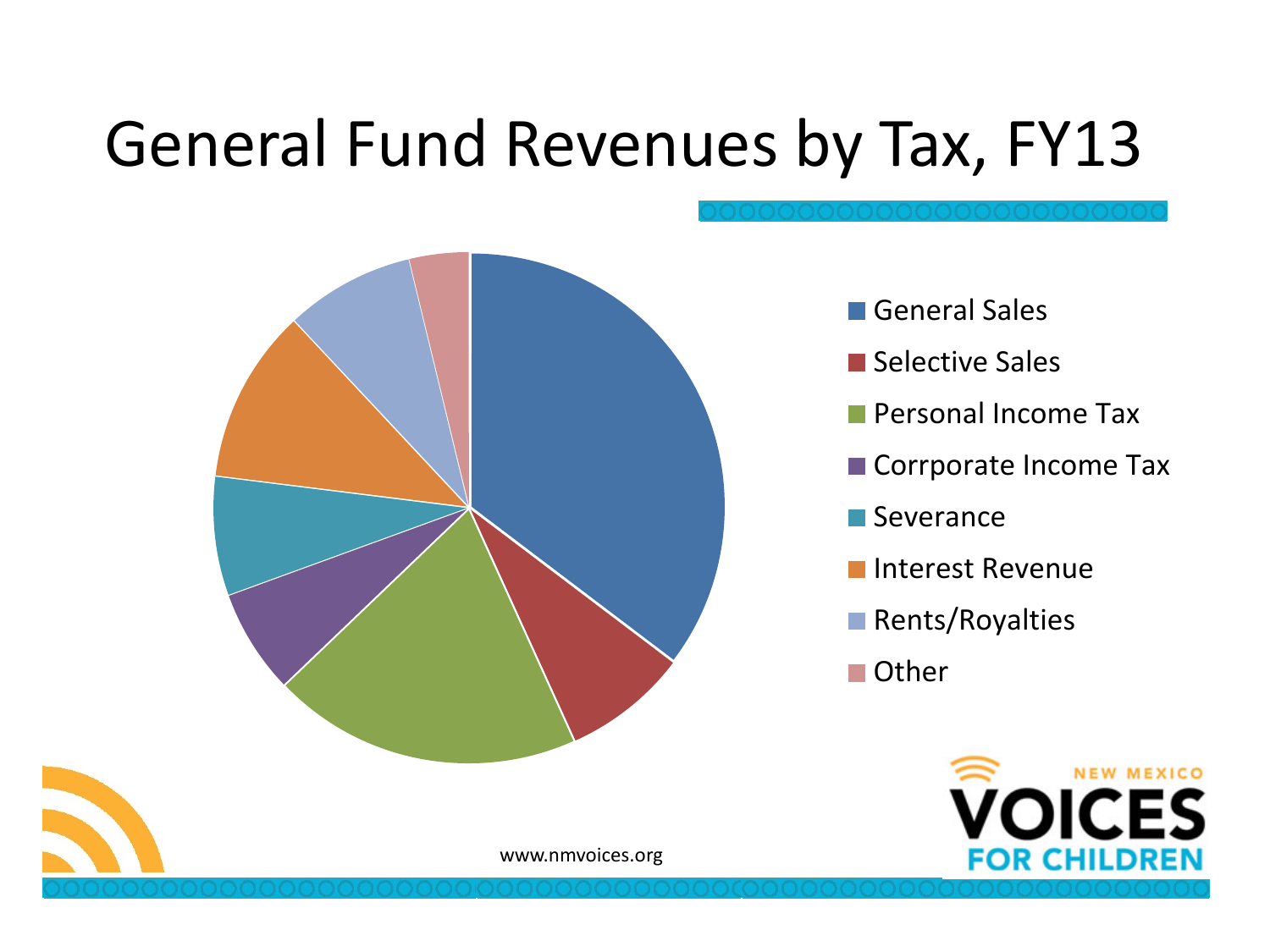- Two or more integrated corporations (other than any foreign corporation incorporated in a foreign country and not engaged in trade or business in the United States during the taxable year)
- Owned in the amount or more than 50 percent
- Controlled by the same person
- For which at least one of the following conditions exists:



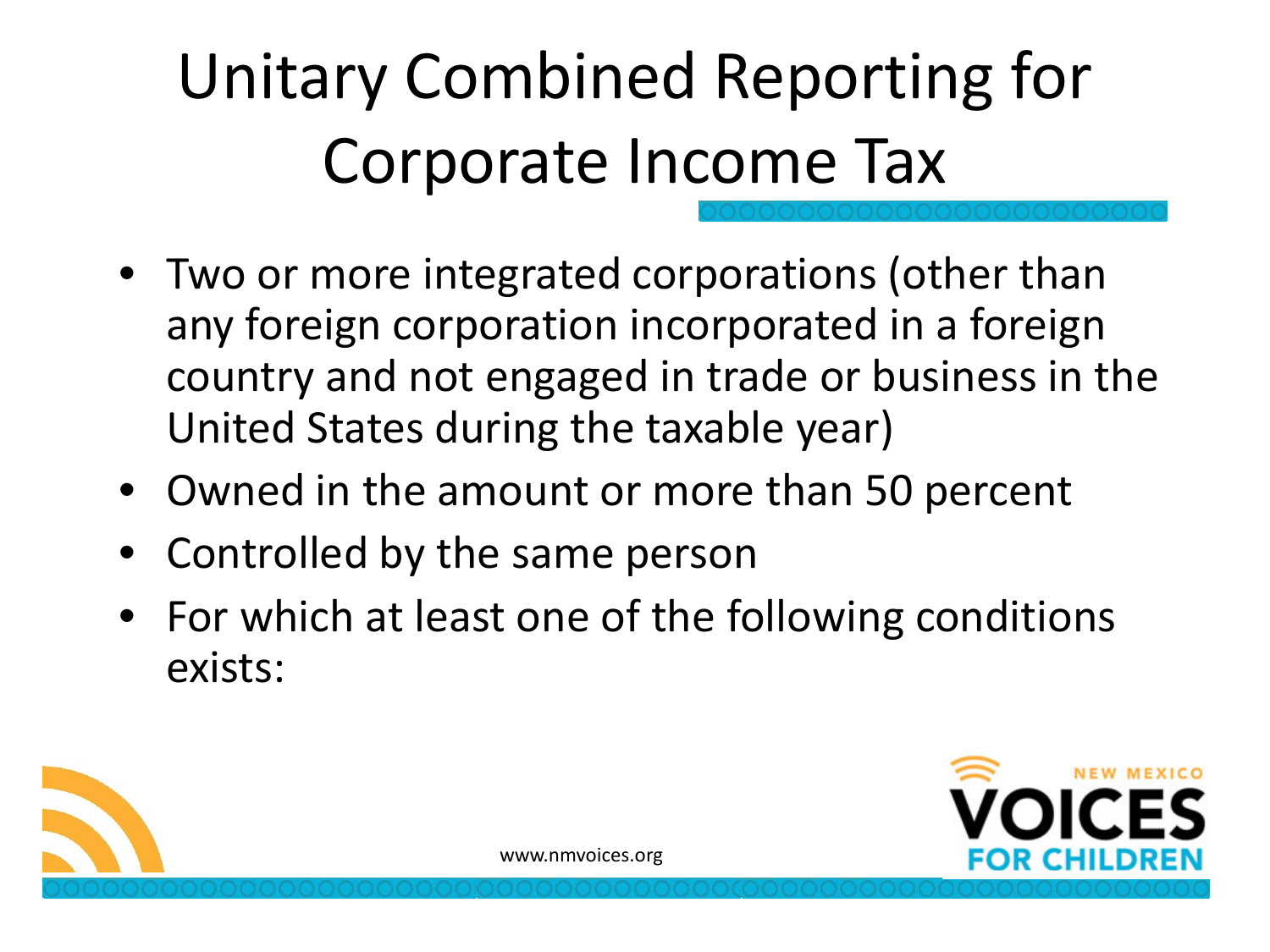#### **Conditions:**

- 1) There is a unity of operations evidenced by central purchasing, advertising, accounting or other centralized services;
- 2) There is a centralized management or executive force and centralized system of operation; or
- 3) The operations of the corporations are dependent upon or contribute property or services to one another individually or as a group.

(Laws 1999 Chapter 47, Section 6)



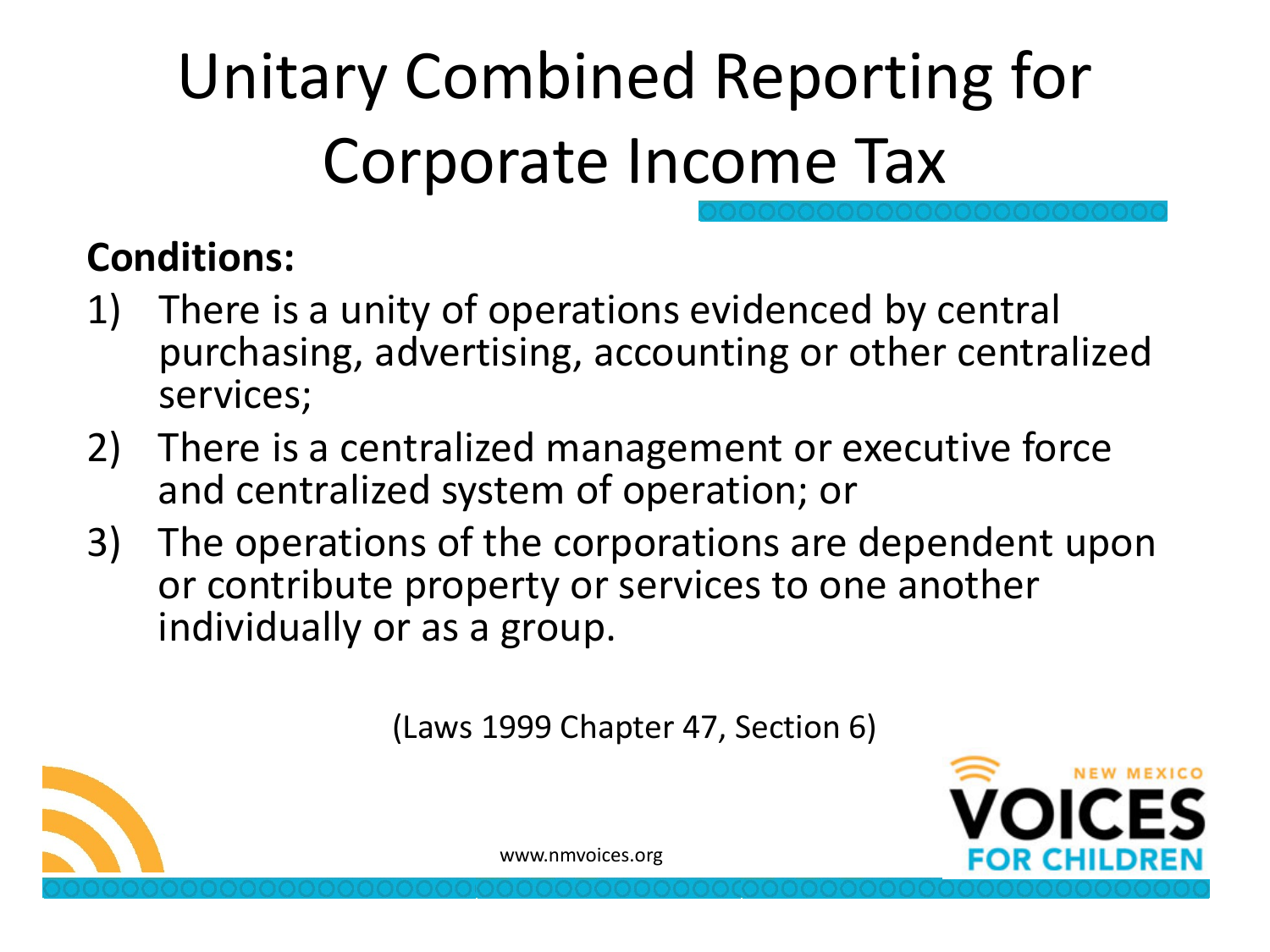### **Goals of Requiring Combined Reporting:**

• Stop corporate income tax avoidance based on artificially shifting income to commonly owned corporations in **low tax** or **no tax** states that are beyond the reach of New Mexico taxing authorities.



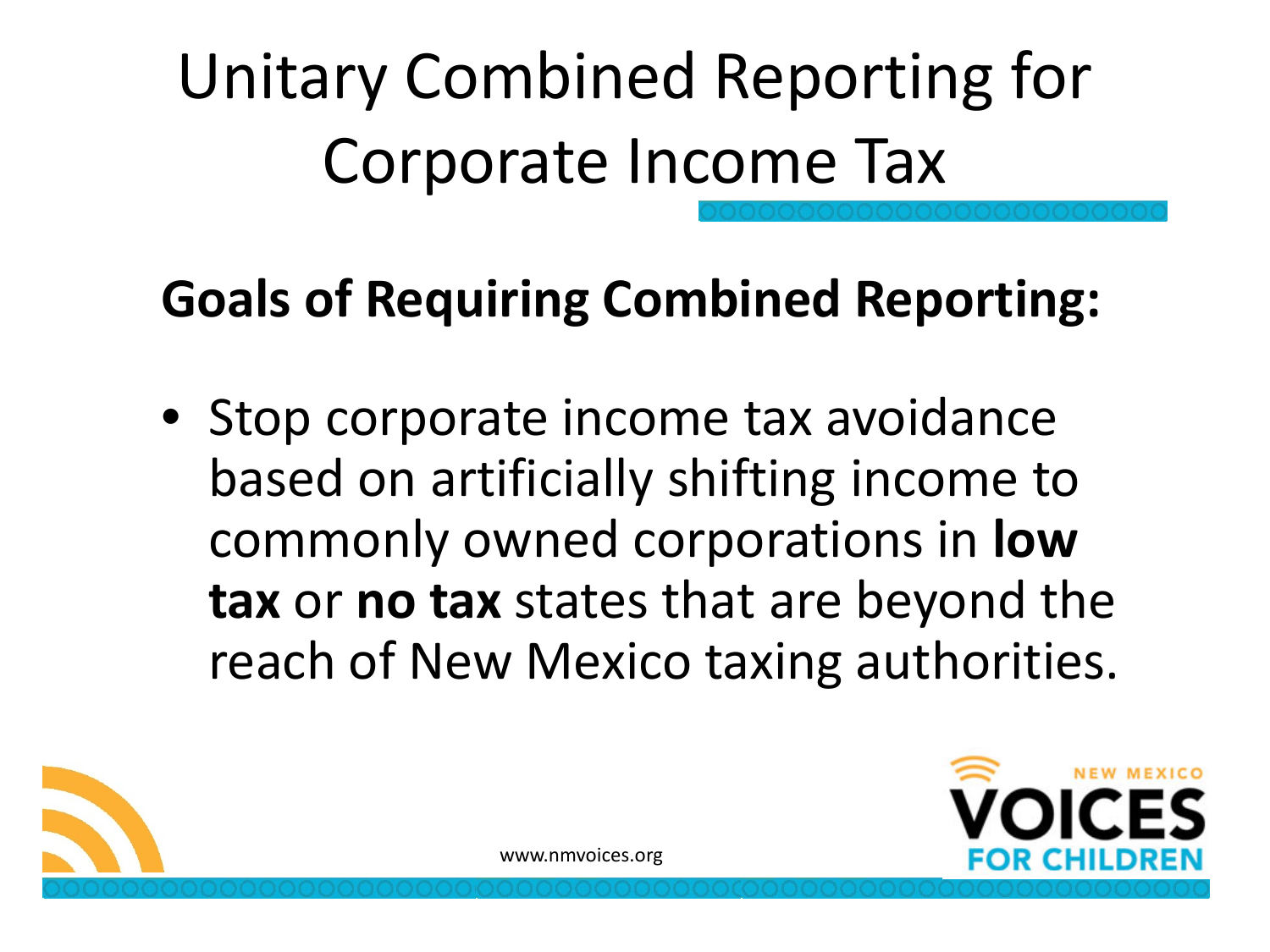### **Goals of Requiring Combined Reporting:**

• Ensure that a corporation's income tax liability to New Mexico is the same regardless of the corporation's legal structure.



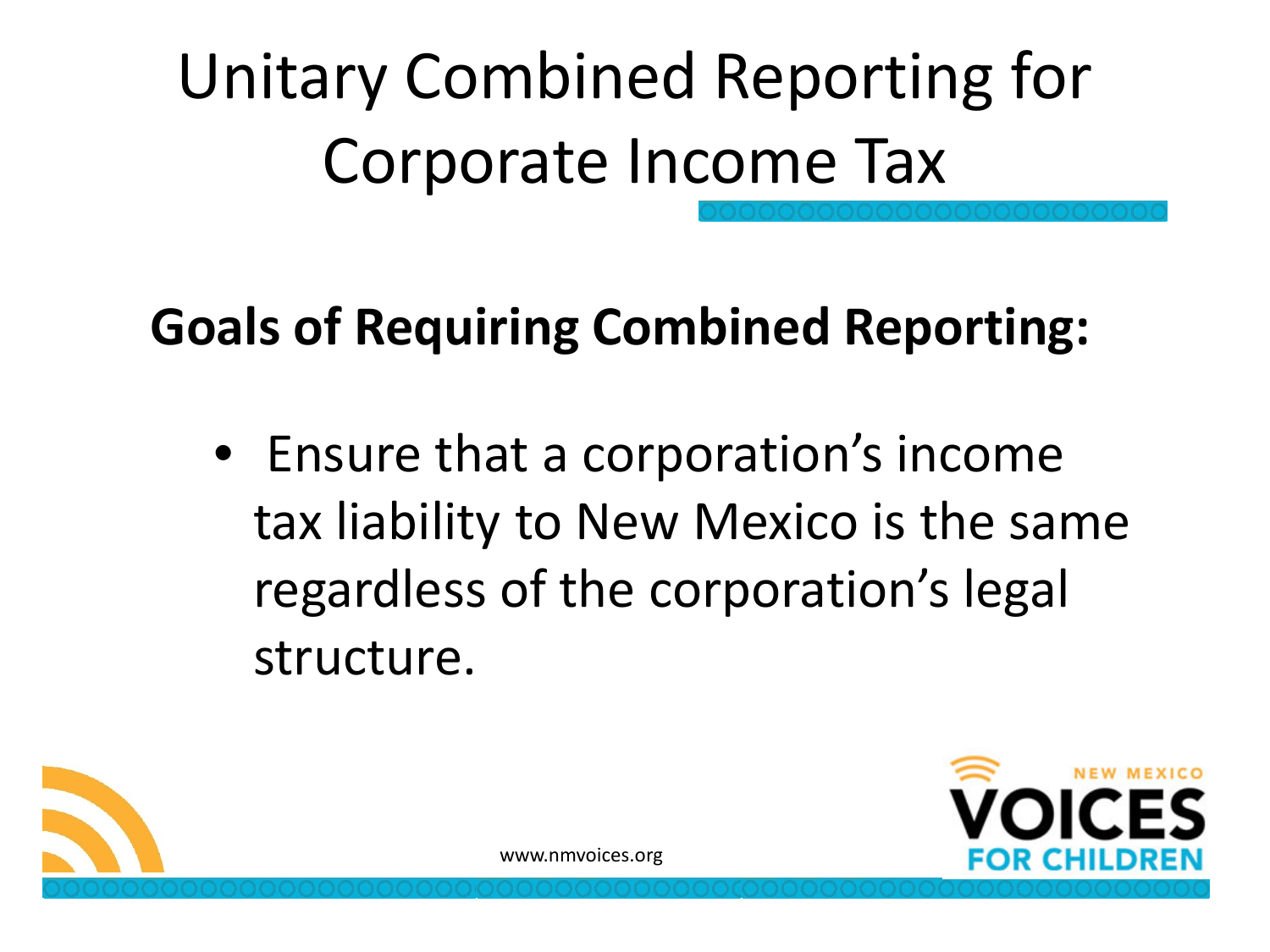## States' Combined Reporting Status

#### **States Requiring Unitary Combined Reporting:**

Arizona Massachusetts Oregon California Michigan Texas Colorado Minnesota Utah Hawaii Montana Vermont Idaho Nebraska West Virginia Illinois New Hampshire Wisconsin Kansas New York

Alaska Maine North Dakota



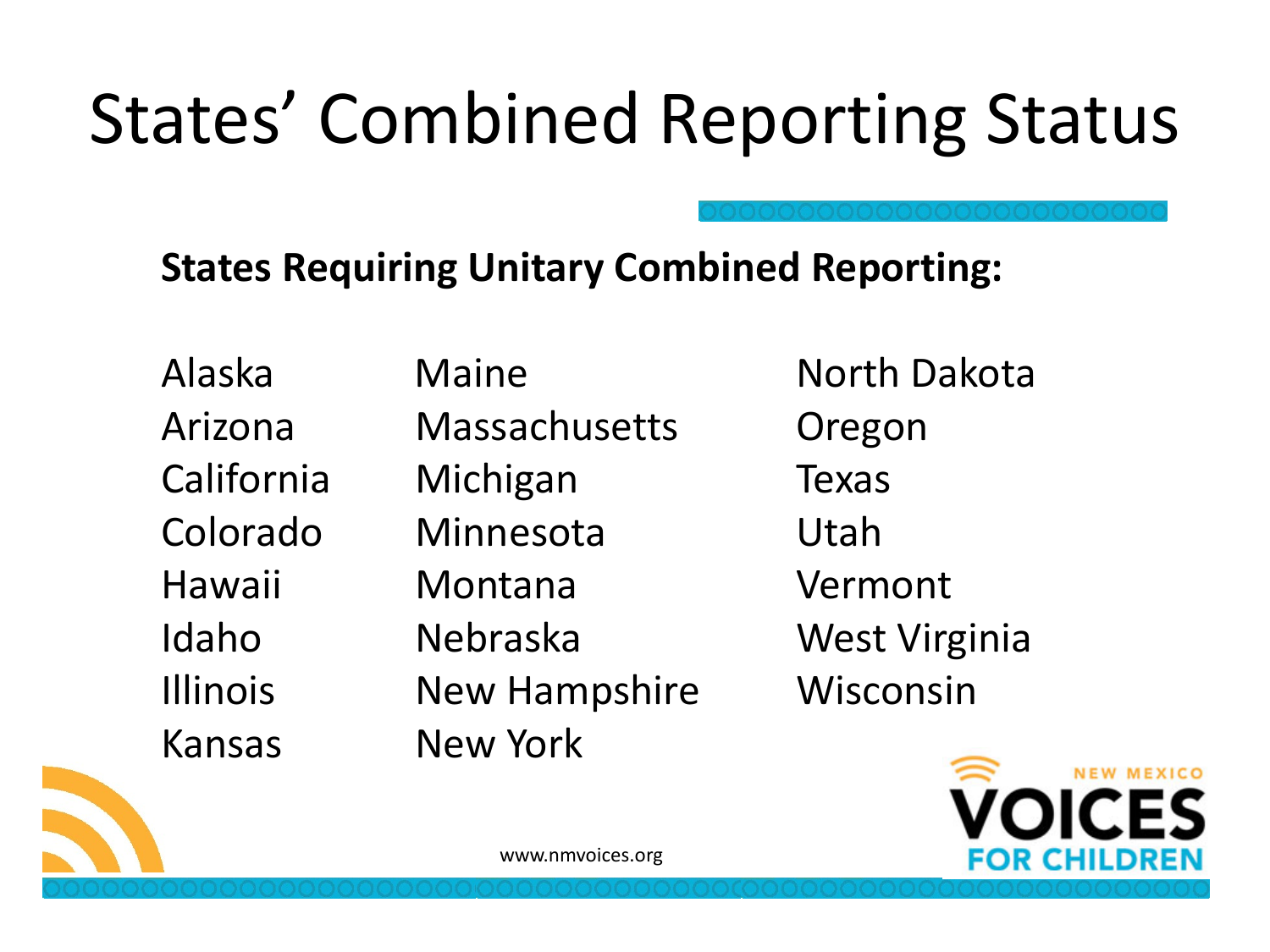# States' Combined Reporting Status

#### **States** *Not* **Requiring Unitary Combined Reporting:**

Alabama Kentucky North Carolina Arkansas Louisiana Oklahoma Connecticut Maryland Pennsylvania Georgia New Jersey Tennessee Indiana New Mexico Virginia Iowa North Carolina

- 
- Delaware Mississippi Rhode Island
- Florida Missouri South Carolina
	-
	-



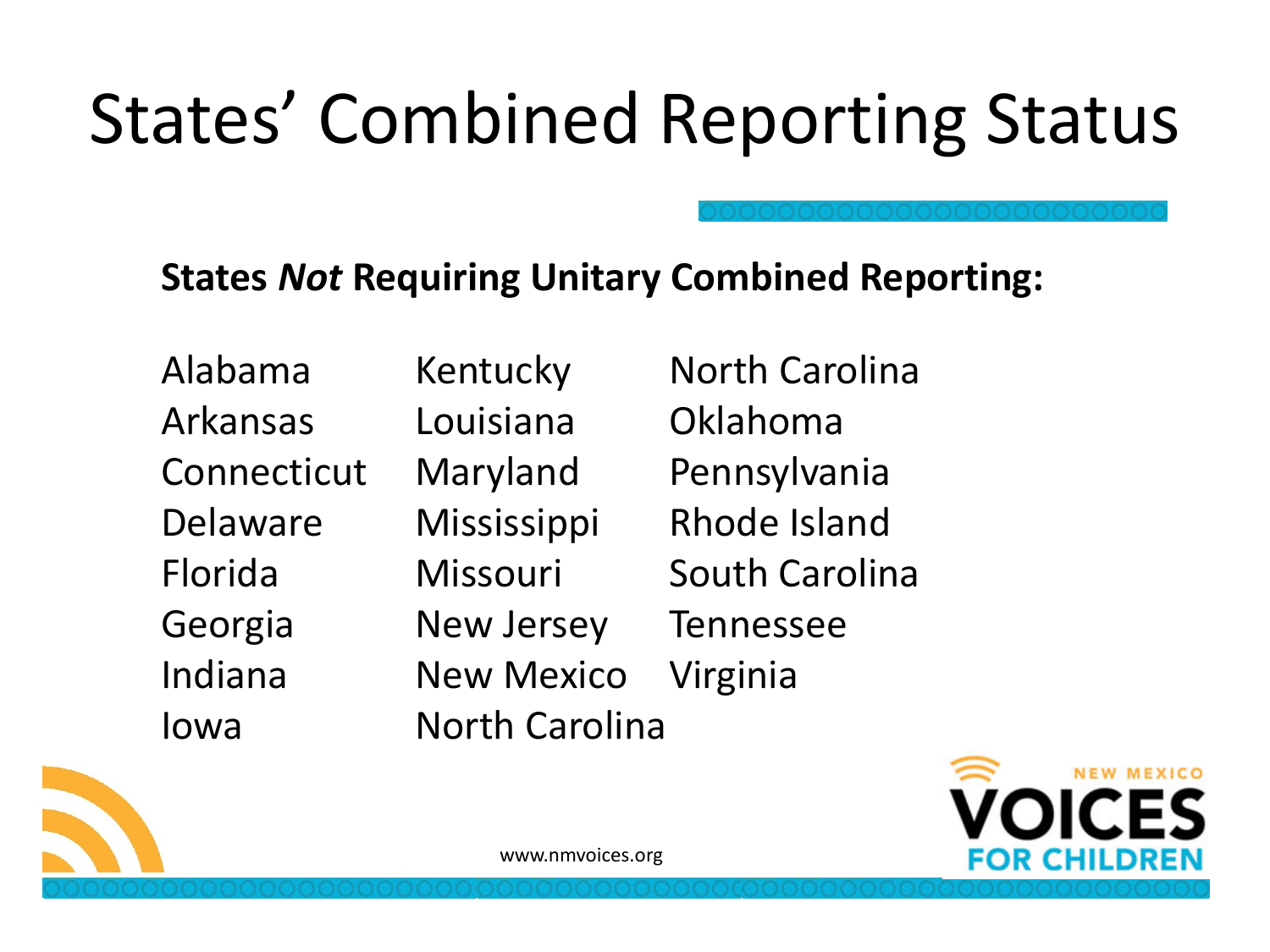## States' Combined Reporting Status

#### **States without a Corporate Income Tax:**

Nevada Washington Ohio Wyoming South Dakota

(Note: Texas requires combined reporting with its franchise tax)



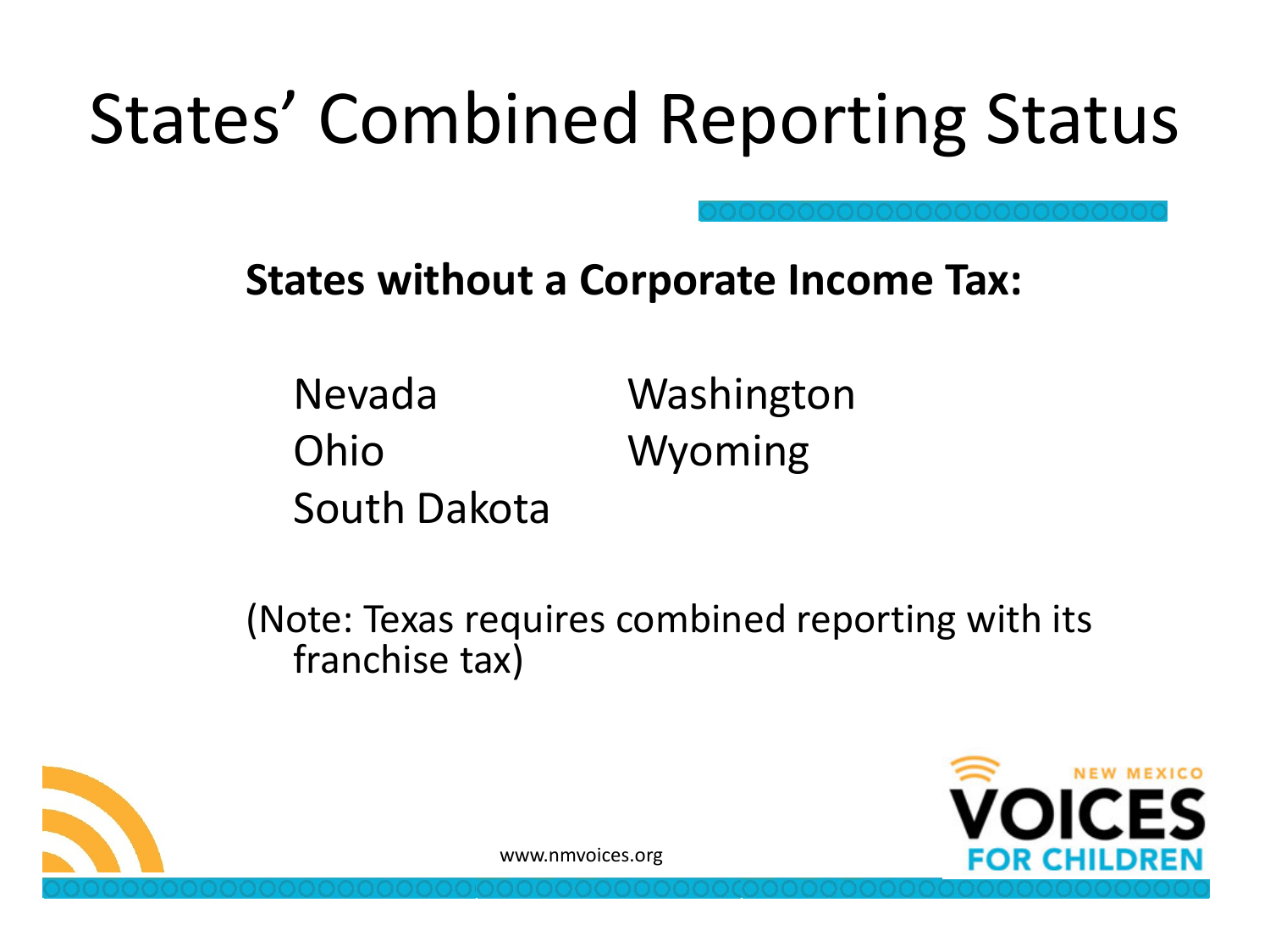New Combined Reporting States (in the last six years)

Massachusetts Vermont Michigan West Virginia Texas Wisconsin New York



**NEW MEXICO** OR CHILDRE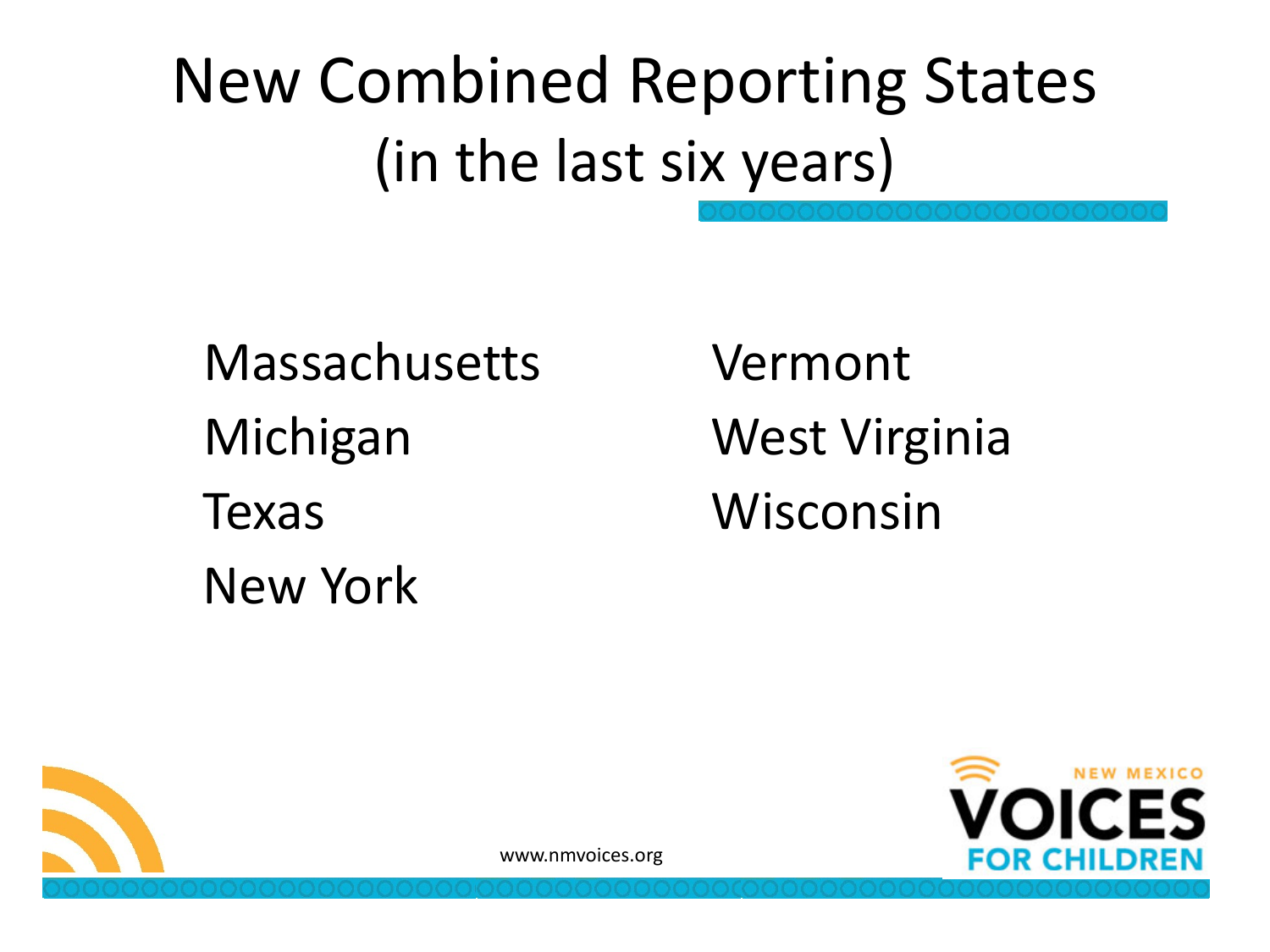Study conducted by Ernst & Young to expand on a study commissioned by the Council on State Taxation:

Showed New Mexico with the highest Effective Tax Rate (ETR) among the 50 states.



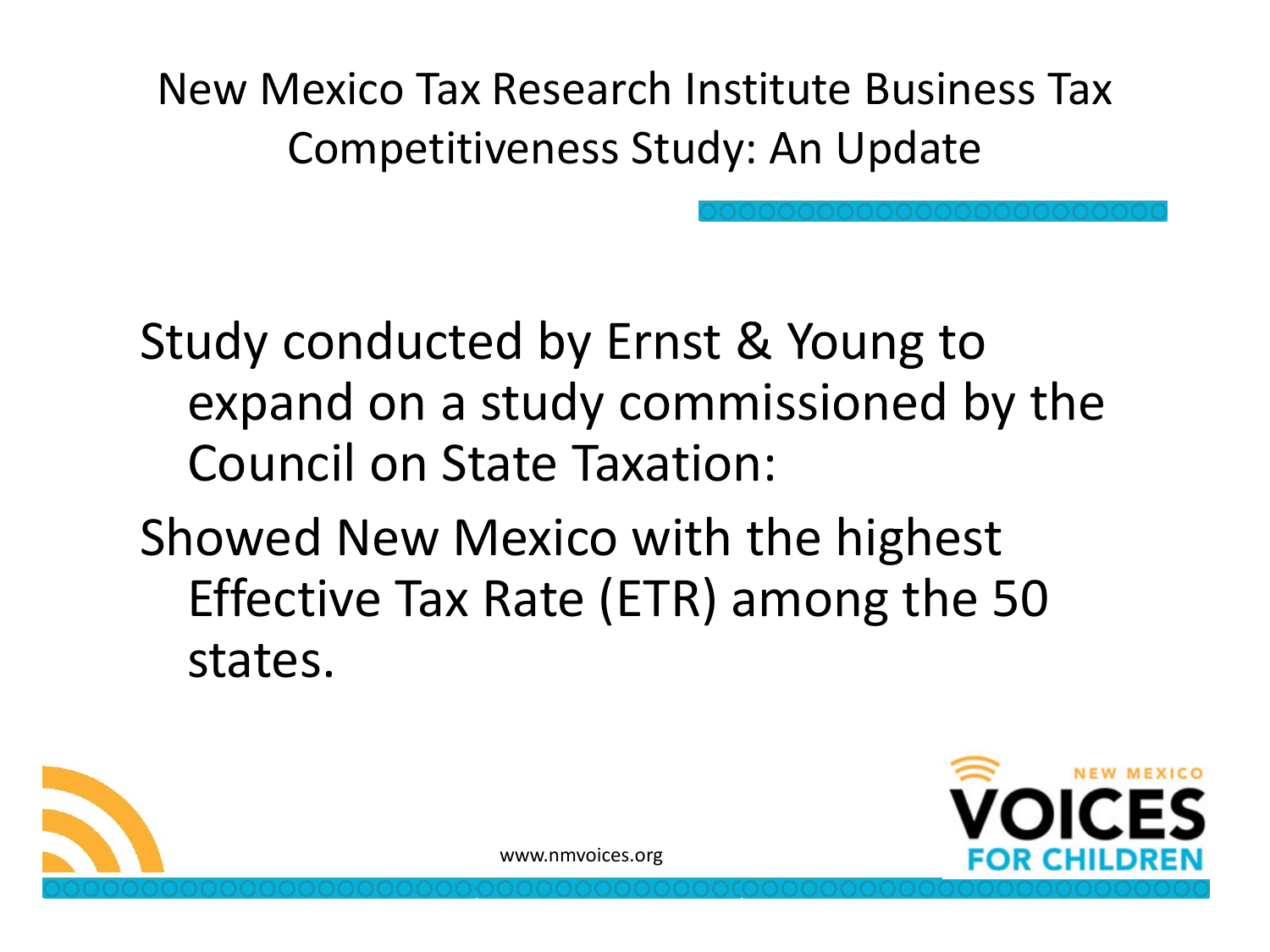Second Ernst & Young study compared New Mexico to the eight other states:

- before and after subsidies
- for a broad set of industry sectors

Original COST study ranked estimated tax burden **before** credits and subsidies.

The new study looked at New Mexico CIT **before** and **after** credits and subsidies.

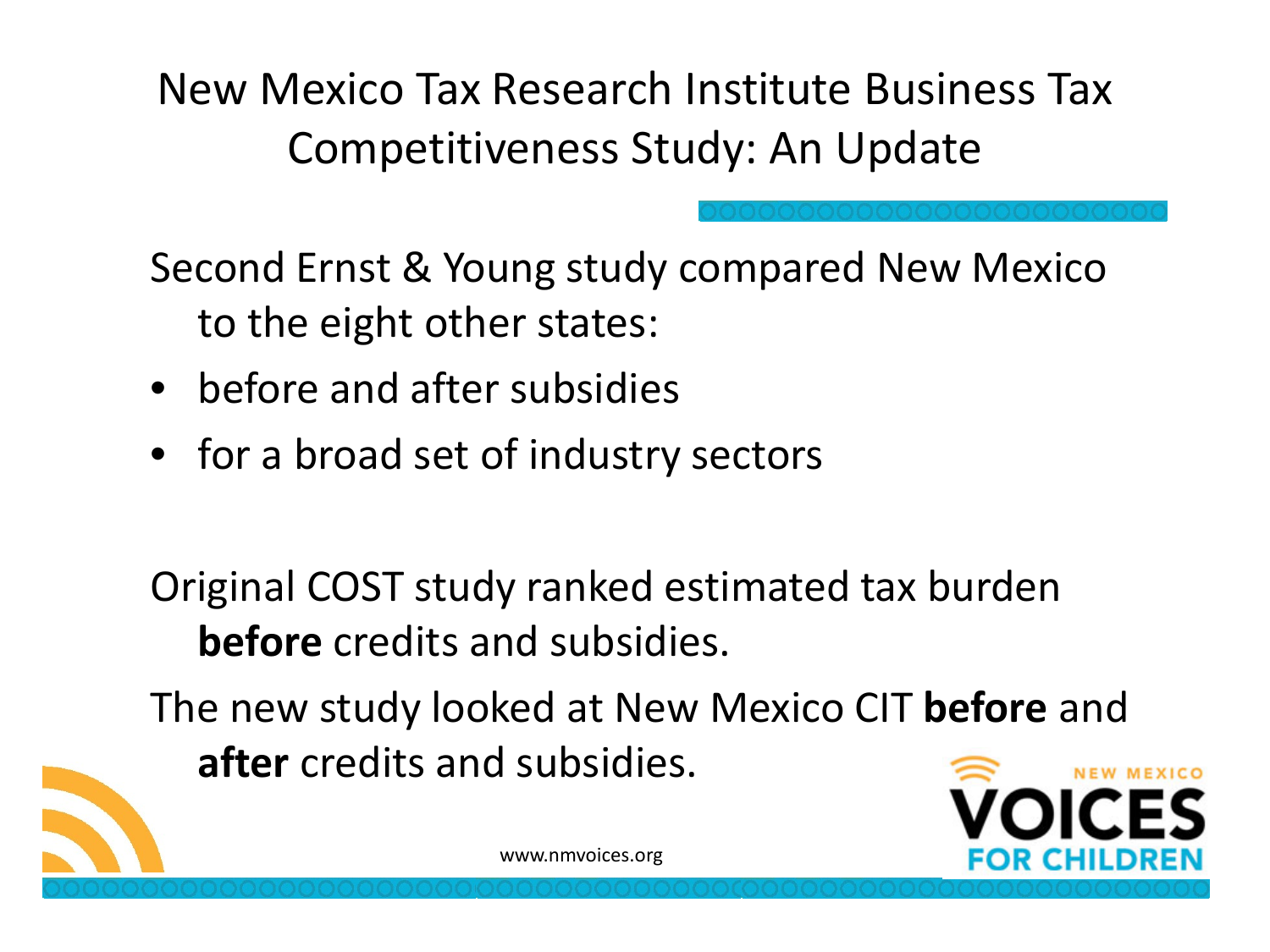The expanded study still ranked the New Mexico ETR before credits and subsidies as highest among the nine states.

- However, when subsidies (incentives and credits) were taken into account, New Mexico ranked 6<sup>th</sup> out of the 9 states by ETR.
- The Ernst and Young study looked at New Mexico ETR after subsidies (incentives and credits) for services and for manufacturing New Mexico ranked 8<sup>th</sup> highest in services and 3<sup>rd</sup> highest for

manufacturing.

Quite a different picture emerged from the second study!



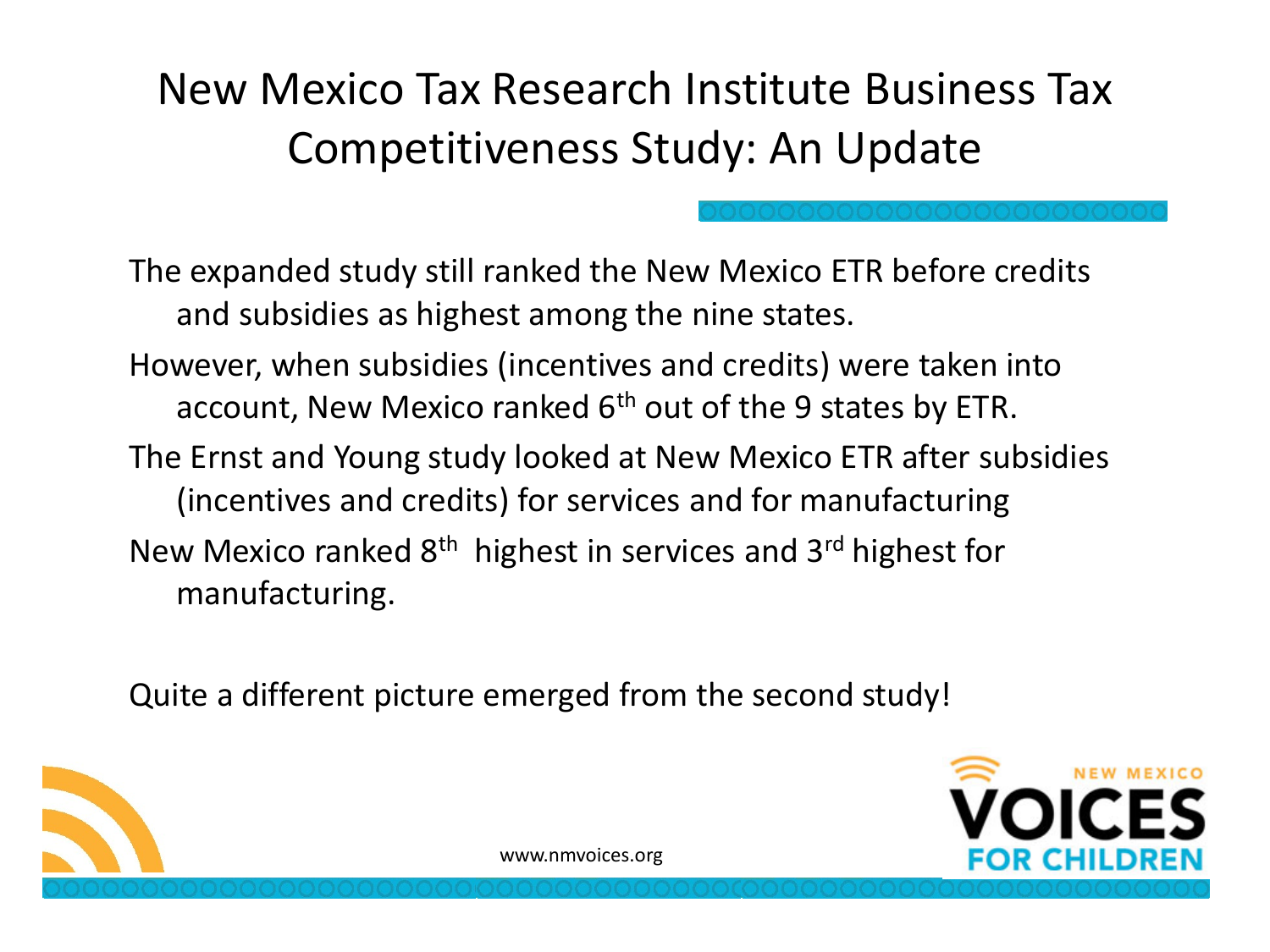The new and improved Ernst and Young study took the following subsidies into account:

1.) Industrial Revenue Bonds

a.) exemption from gross receipts and compensating taxes on initial purchases of equipment with bond proceeds

b.) exemption from 95% of property taxes for 20 years

- 2.) Investment Tax Credit
- 3.) Technology Jobs Tax Credit
- 4.) High Wage Jobs Tax Credit



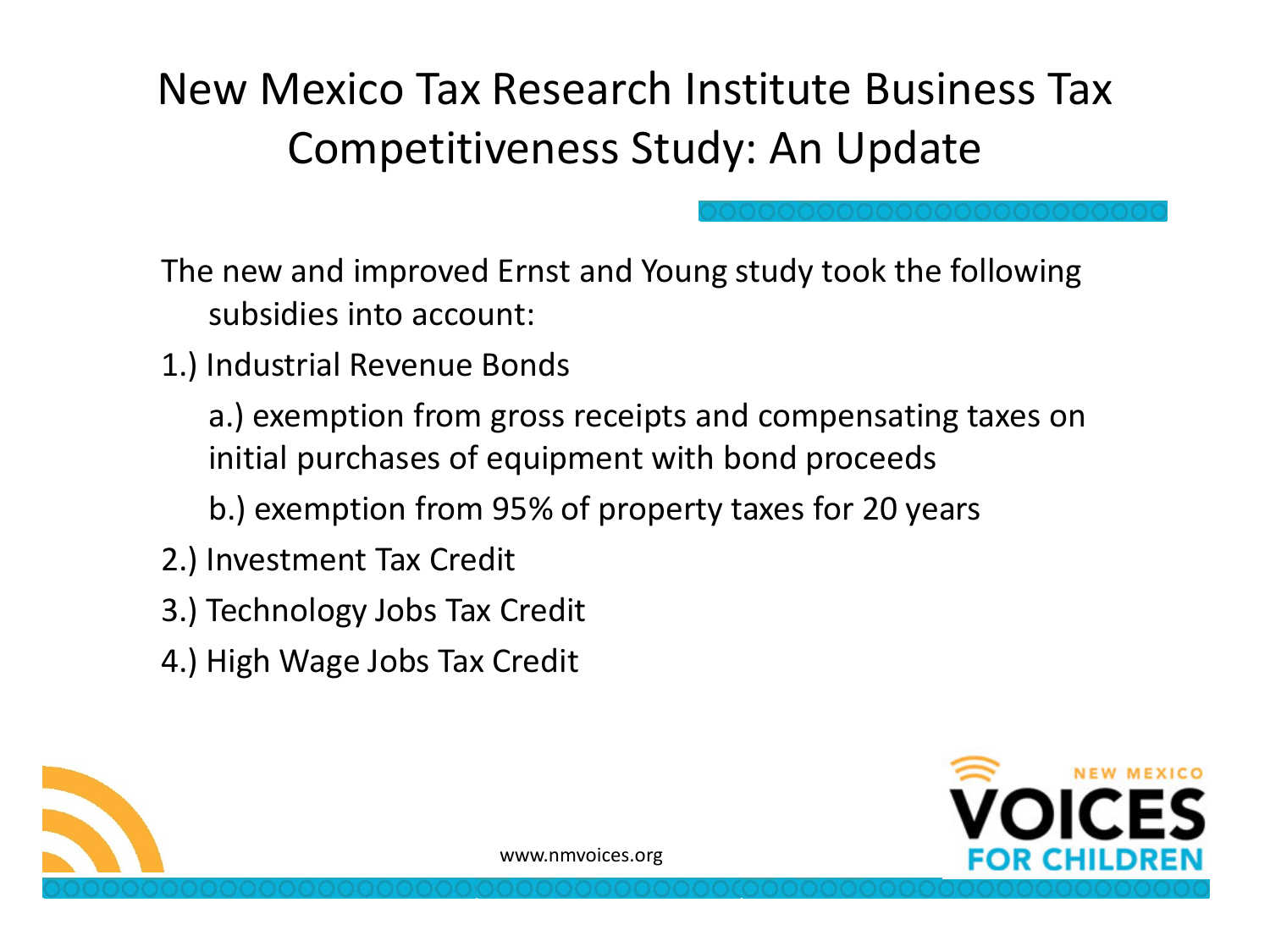### Corporate Income Tax Apportionment

Like most states, for most multi-state corporations, New Mexico uses a **Three-Factor Formula** to apportion net income from all states:

- Three-Factor Formula equally weights payroll, property, and sales.
- Utilizes total percentage of each factor attributable to New Mexico and then divides by three.



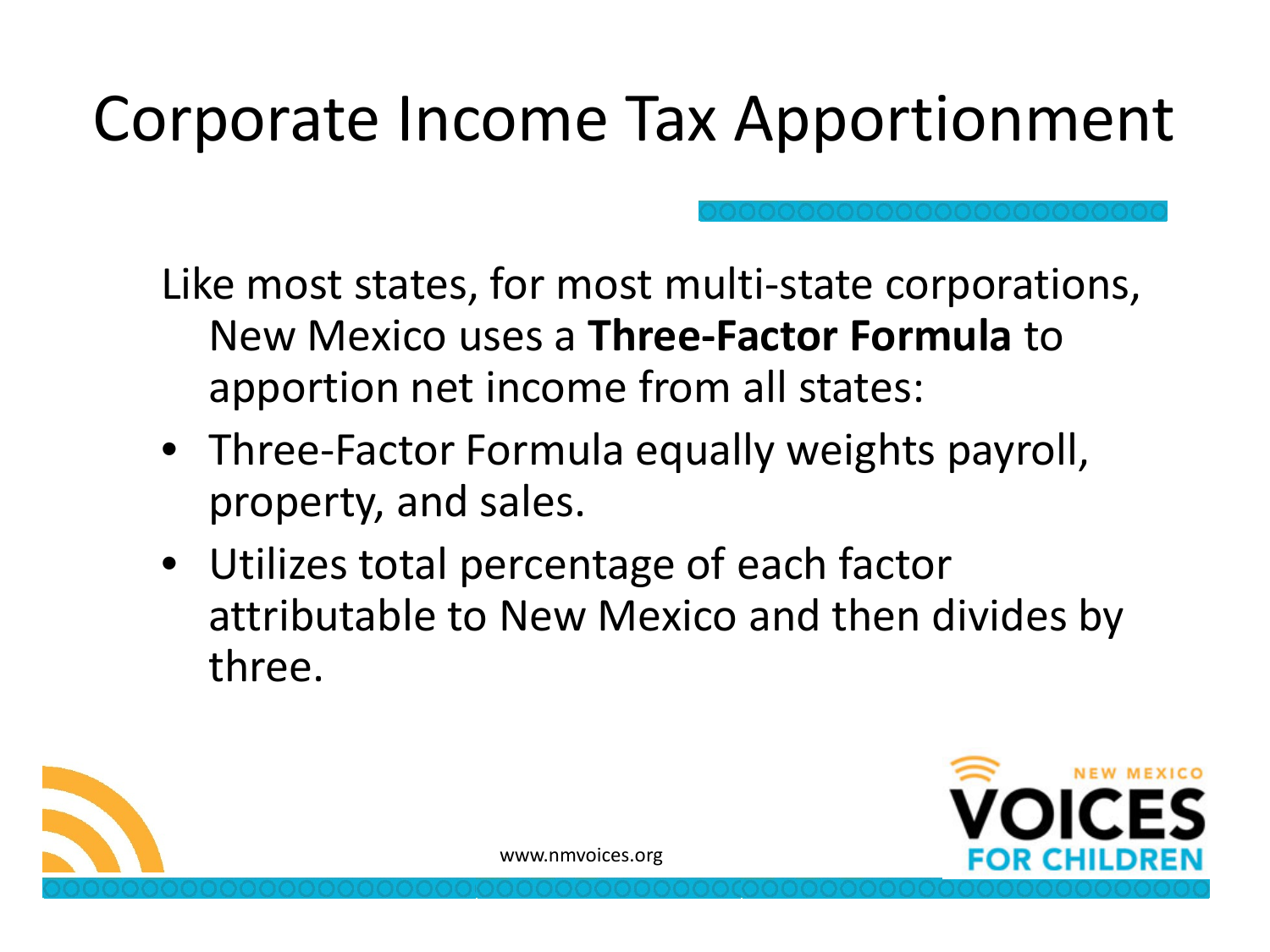### Corporate Income Tax Apportionment **Three-Factor Formula**

For example, **if** a multi-state corporation had: 1.) 20% of its total (all state) payroll; 2.) 30% of its total (all state) property; and

3.) 10% of its total (all state) sales;

the Three-Factor Formula would work like this:



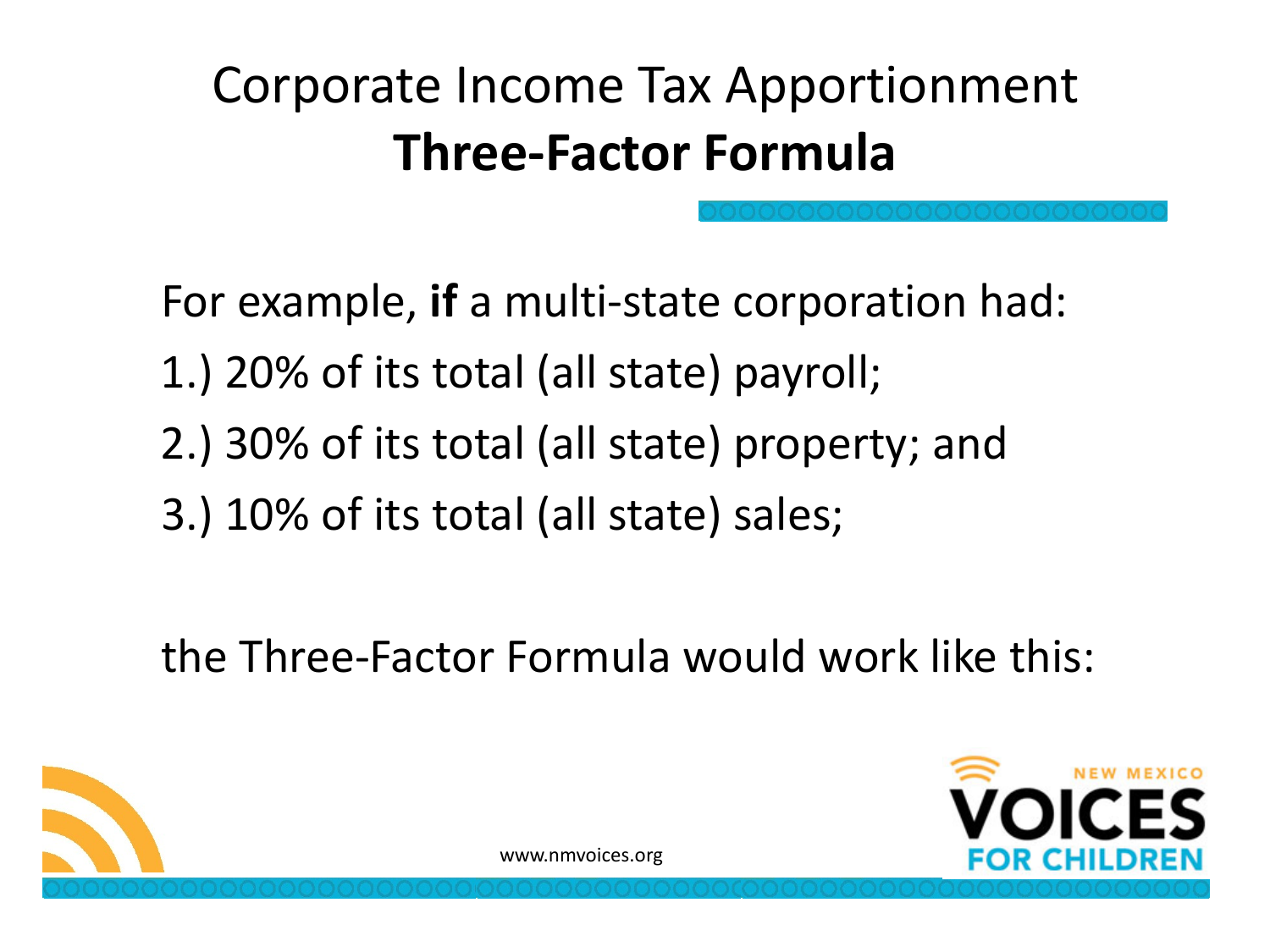### Corporate Income Tax Apportionment **Three-Factor Formula**

20% of total payroll 30% of total payroll +10% of total sales

= 60% of total factors

Then divide by 3:

 $60\% / 3 = 20\%$  of total net income from all states will be apportioned to New Mexico



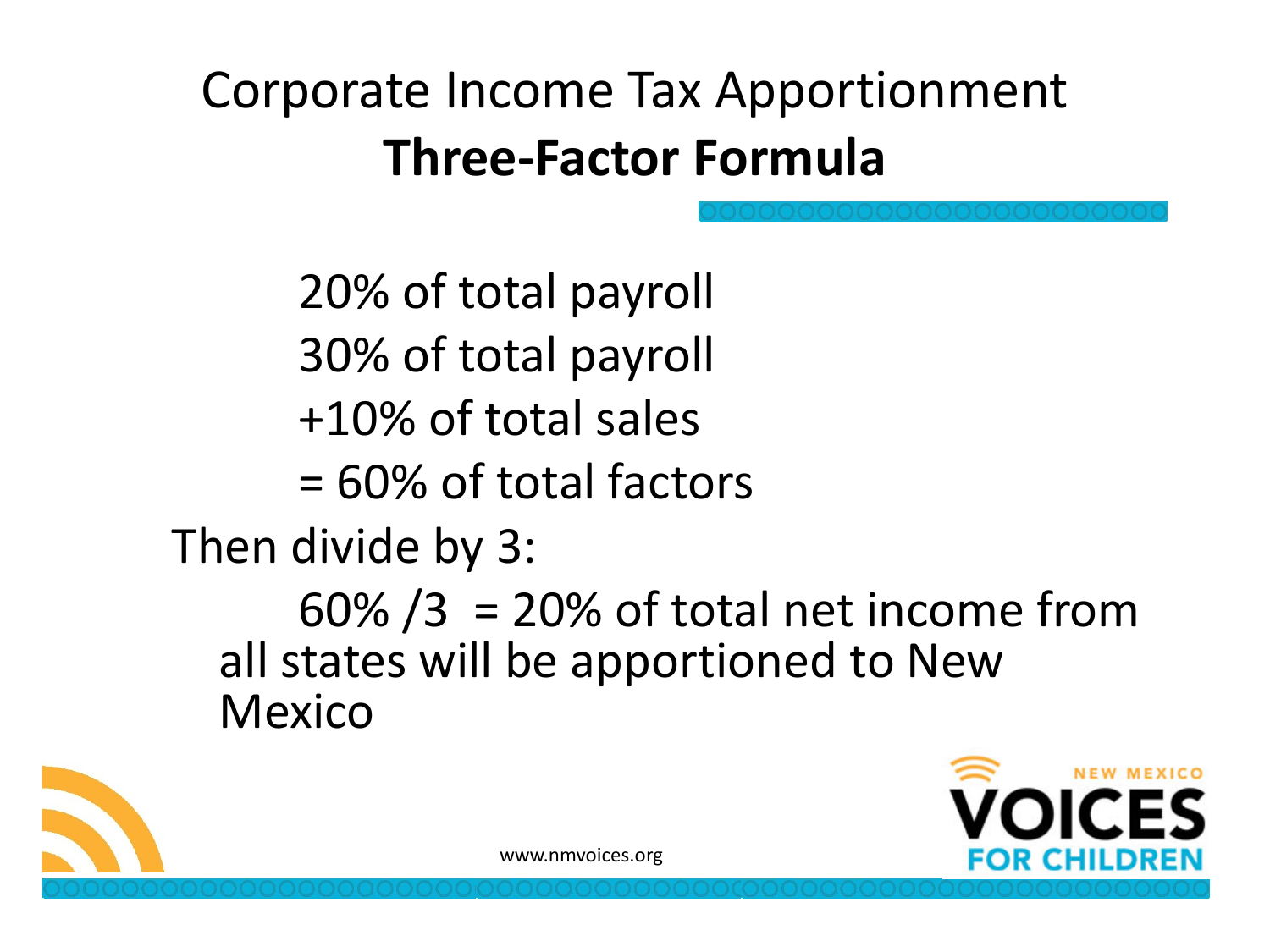### Corporate Income Tax Apportionment **Double-Weighted Sales Factor Formula**

Double-Weighted Sales can be used by manufacturing corporations.

The sales factor is doubled and then the total of the three factors is divided by four instead of three:



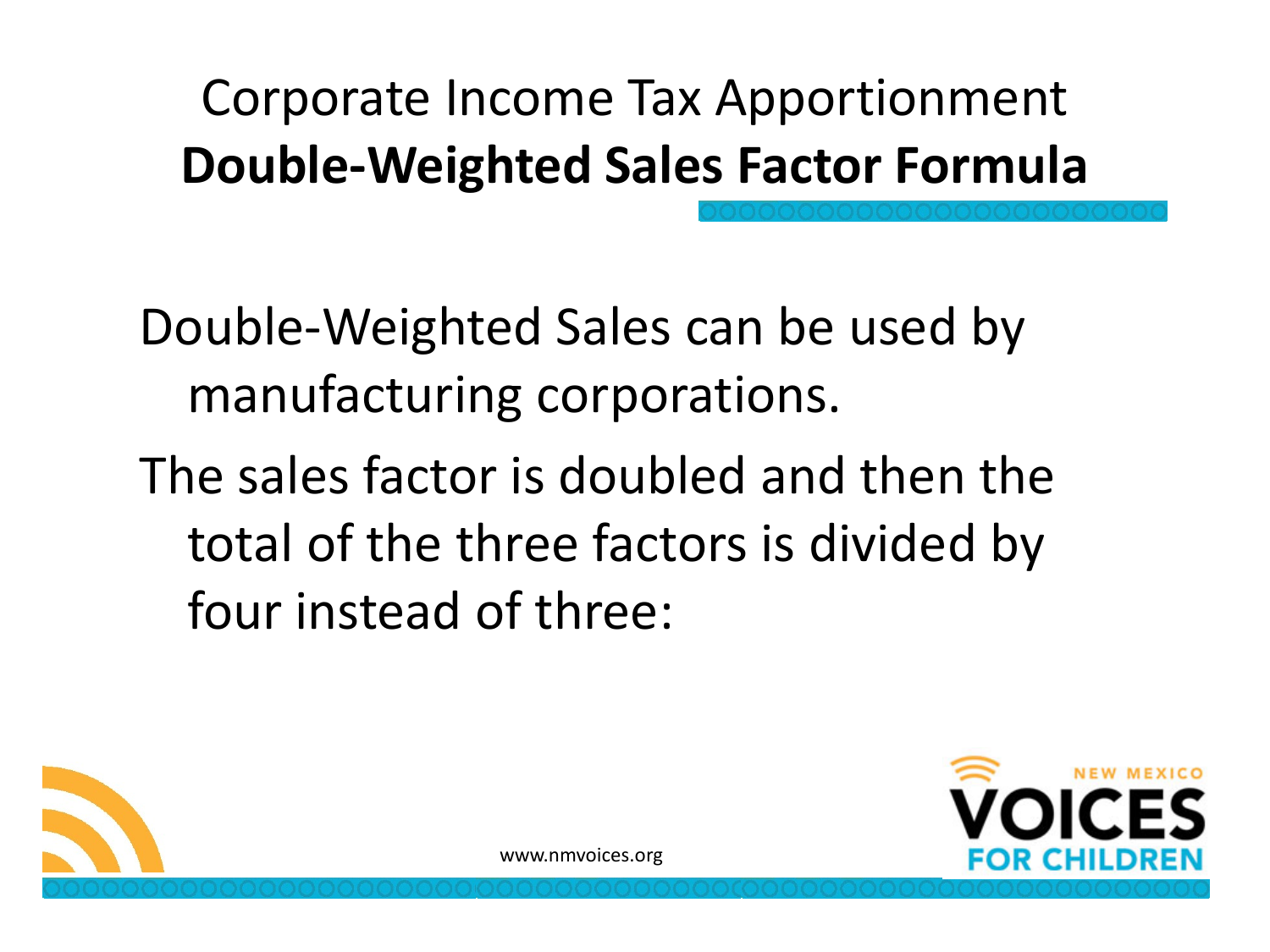### Corporate Income Tax Apportionment **Double-Weighted Sales Factor Example**

(with numbers from previous example): 20% of payroll 30% of property  $+ (10\% \text{ of sales times } 2) = 20\%$ = 70% of total factors Then divide by 4 (instead of 3)  $= 70\% / 4 = 17.5\%$ 

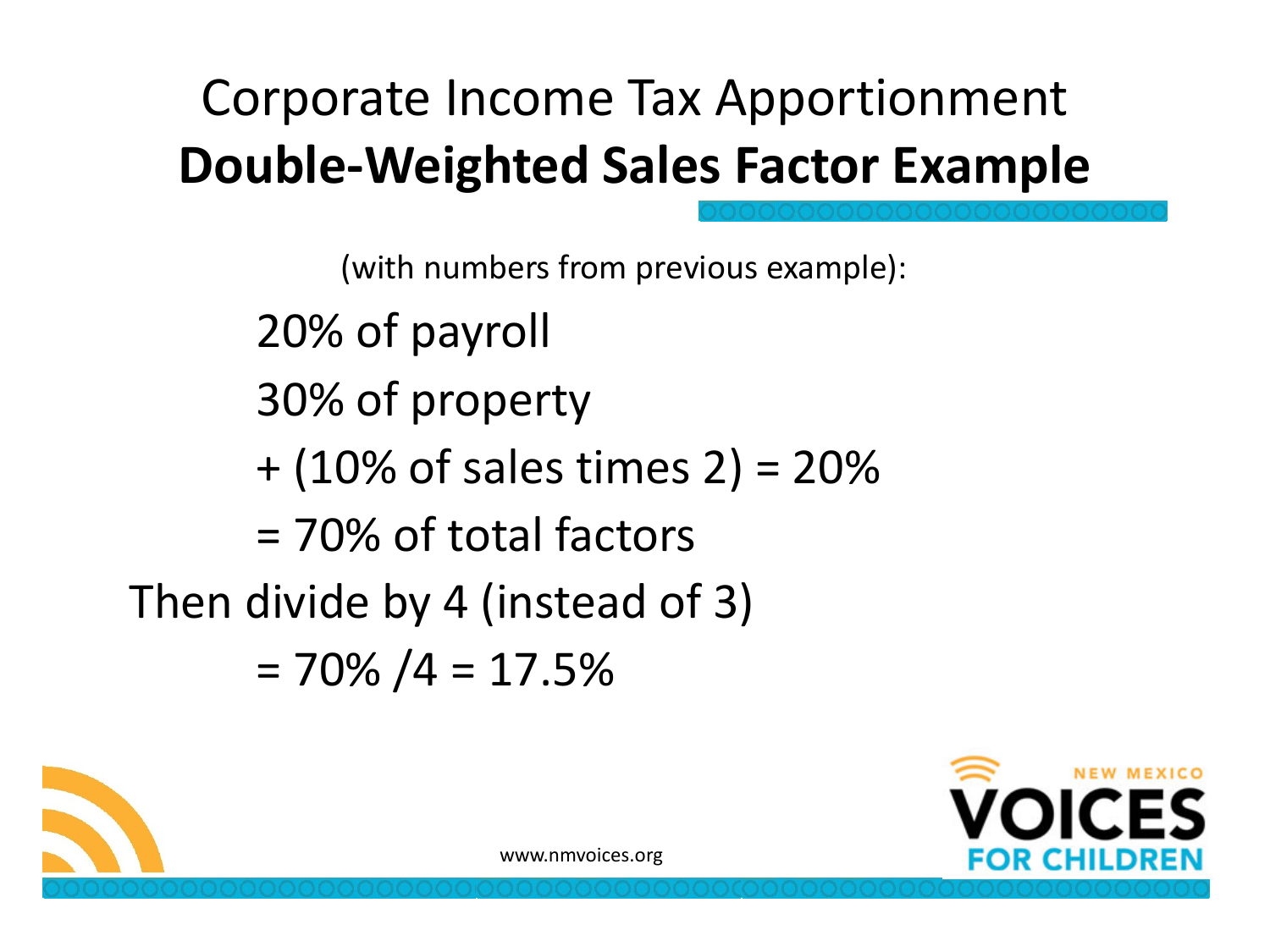### Corporate Income Tax Apportionment **Double-Weighted Sales Factor Example**

Under the Double-Weighted Sales Factor, New Mexico's apportionment share (with numbers from previous example) drops from 20% to 17.5%.



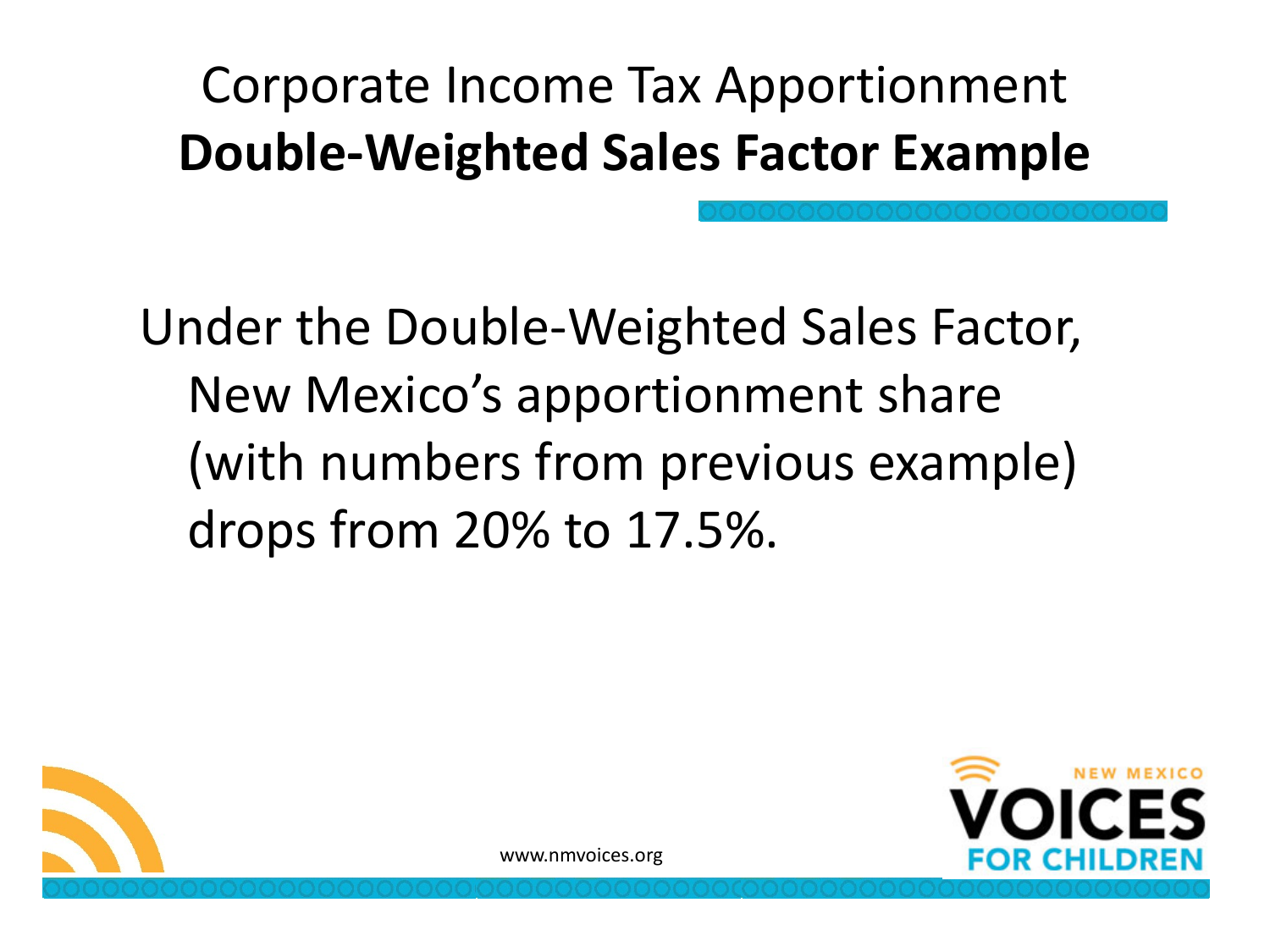Corporate Income Tax Apportionment **Single-Sales Factor Formula**

Single-Sales Factor Formula eliminates the payroll and property shares and uses *only* the sales factor.



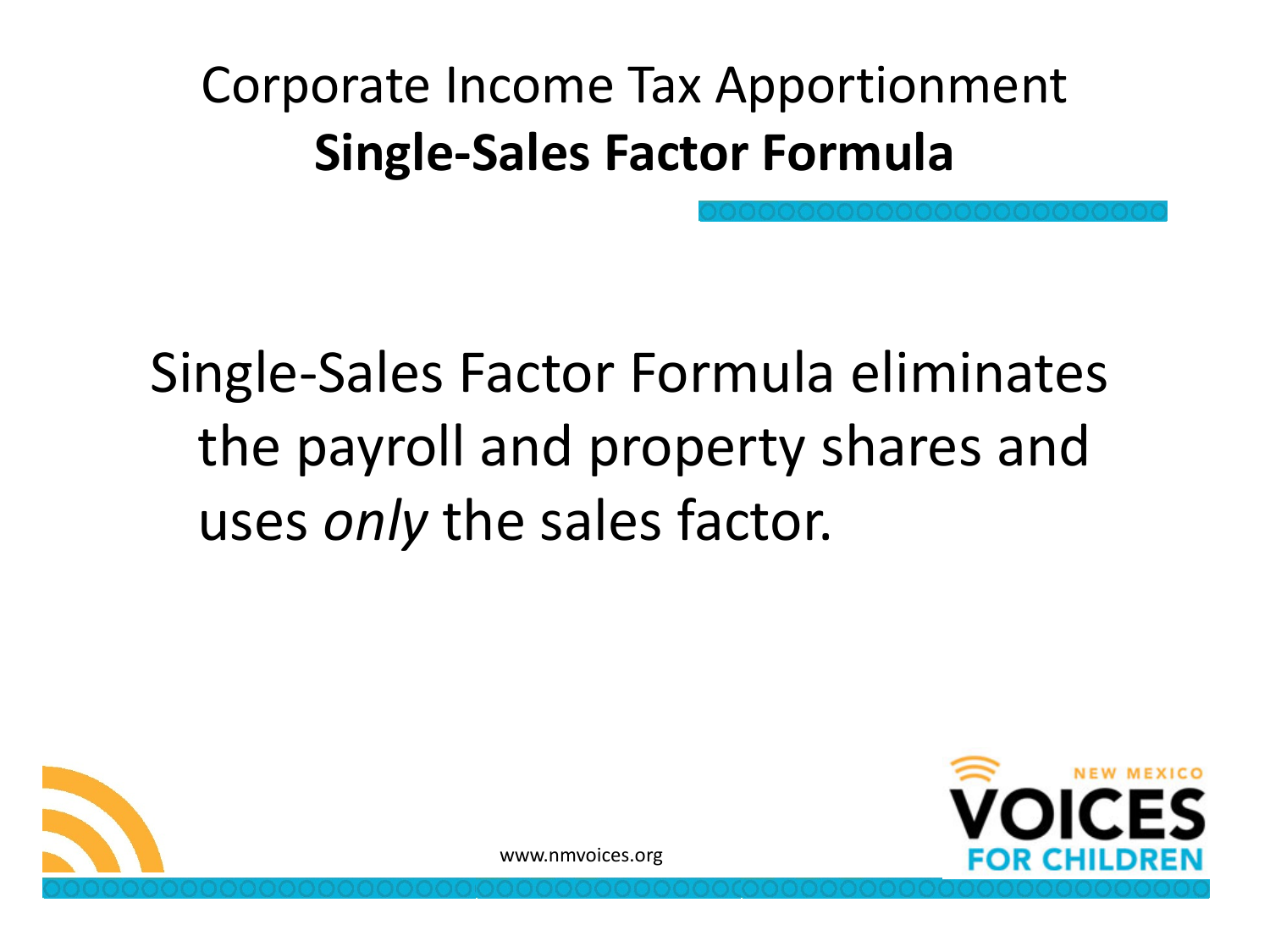### Corporate Income Tax Apportionment **Single-Sales Factor Formula**

Under the Single-Sales Factor Formula, New Mexico's apportionment share (with numbers from previous example) drops from 20% or 17.5% to 10% of net income. Since 10% of total sales are made in New Mexico, only 10% of net income is apportioned to New Mexico.



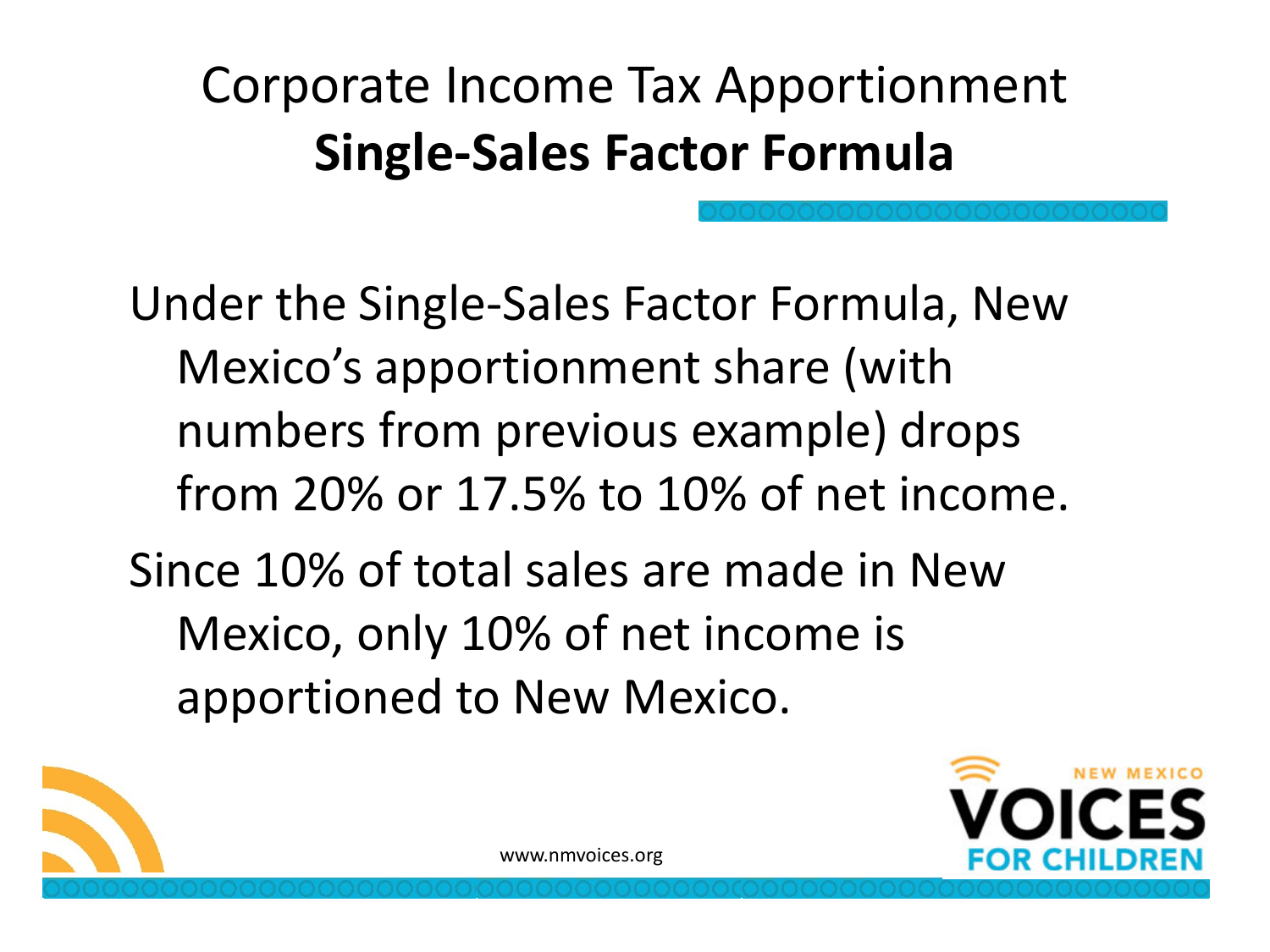Corporate Income Tax Apportionment (continued)

The example shows net income apportioned to New Mexico is:

- 20% under the Three-Factor Formula
- 17.5% under the Double-Weighted Sales Formula
- 10% under the Single-Sales Factor Formula



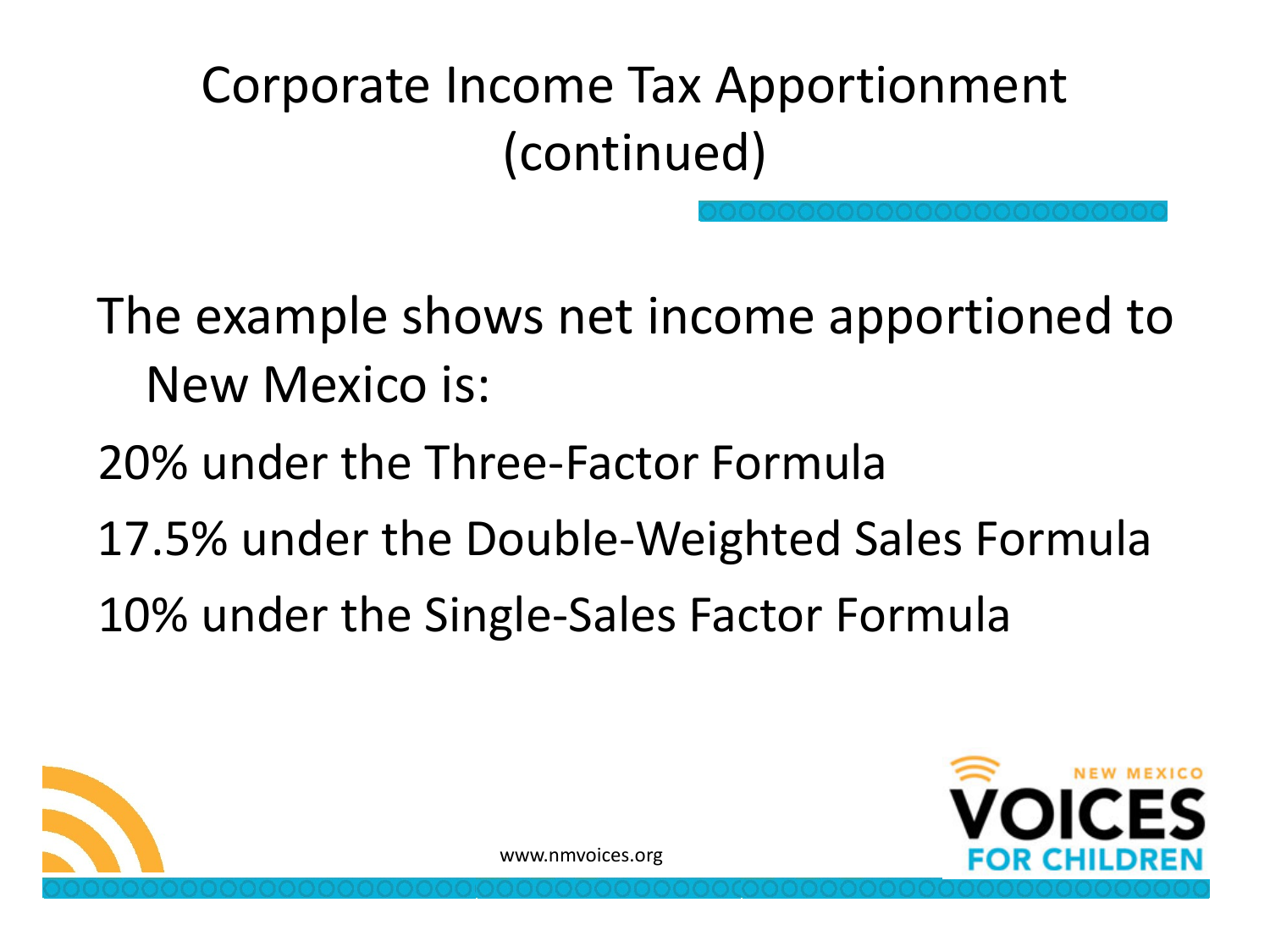# Winners and Losers from SSFF

Single-Sales Factor Formula (SSFF) would benefit those corporations with large shares of their total payroll and/or property in New Mexico:

- manufacturing corporations
- mining corporations

SSFF would result in less net income apportioned to New Mexico for these corporations.



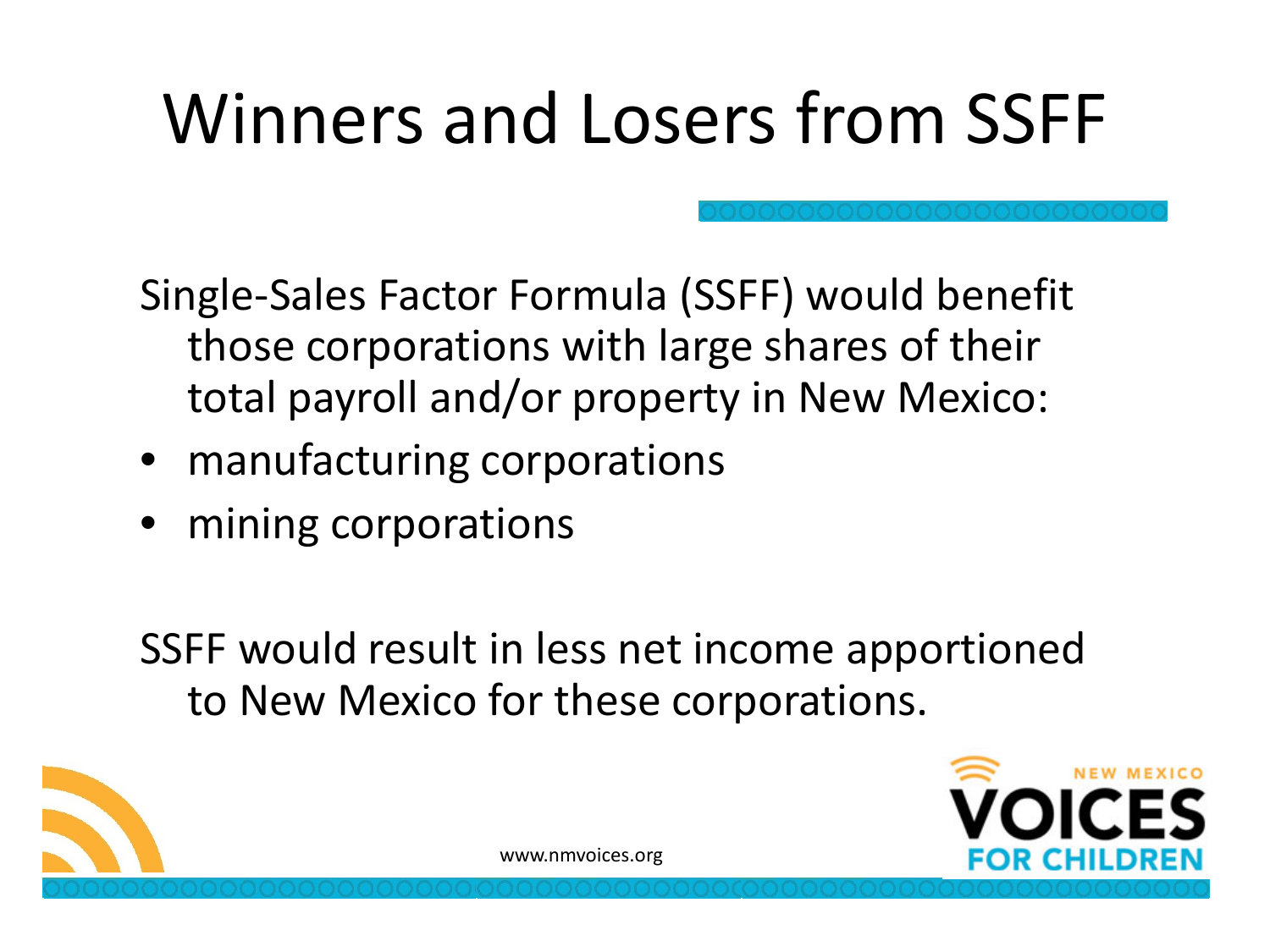## Winners and Losers from SSFF

SSFF would disadvantage corporations with large shares of their total sales in New Mexico:

- retail sales corporations
- SSFF could increase net income apportioned to New Mexico for retail corporations that have a substantial share of their sales in New Mexico.



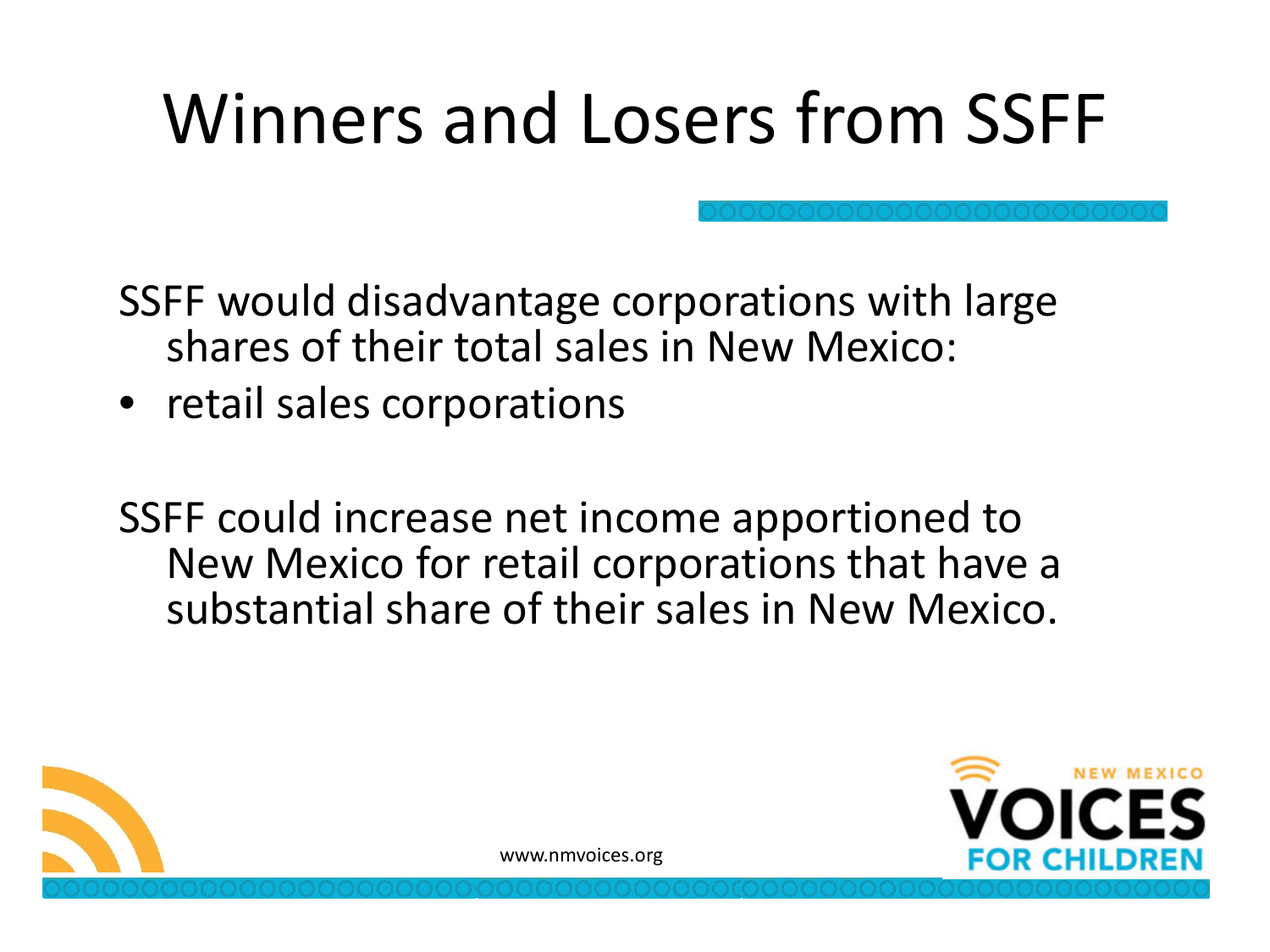### January 2008 Revenue Estimates testimony

- The January 2008 Revenue Estimates testimony furnished information on the industry shares of large corporations under the CIT:
- The 100 top CIT taxpayers accounted for two-thirds of total CIT payments in 2006



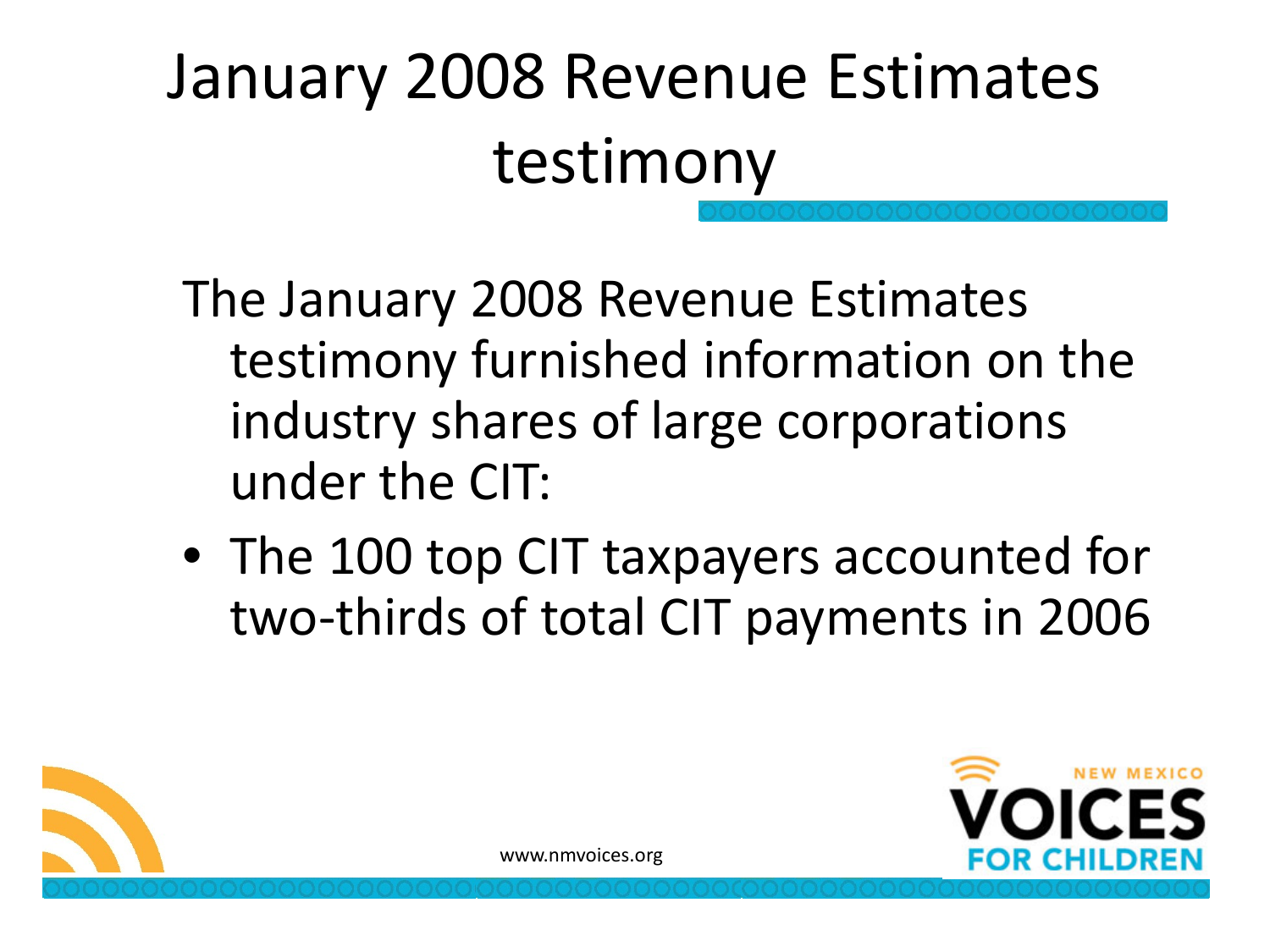### January 2008 Revenue Estimates testimony

Of the total \$303 million paid by the 100 largest CIT taxpayers in 2006-07:

- \$25.6 million was paid by manufacturers
- \$197.6 million was paid by the mineral extraction industry
- Only \$19.5 million was paid by retailers

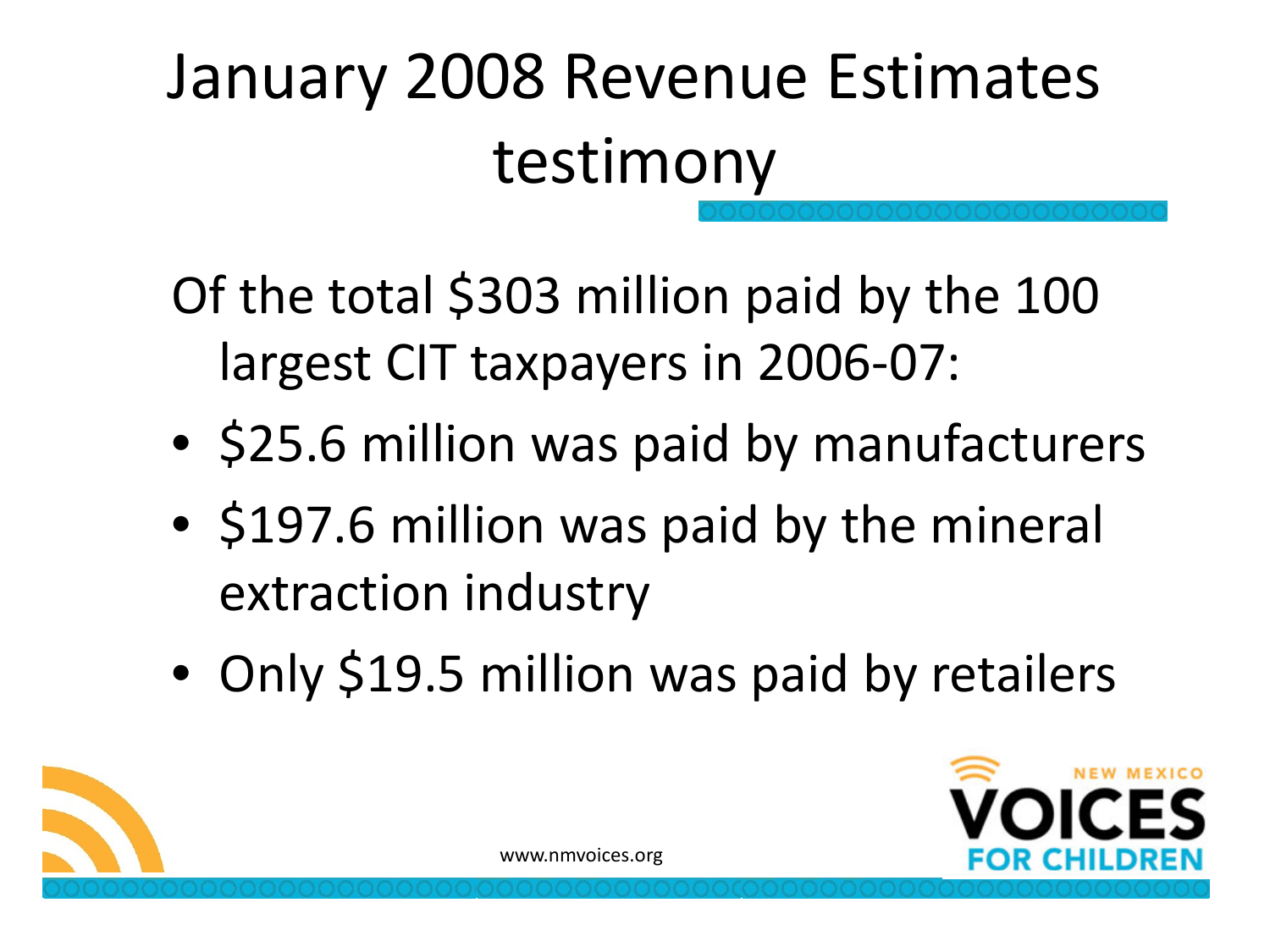### January 2008 Revenue Estimates testimony

Of the total \$309.5 million paid by the 100 largest CIT taxpayers in 2005-06:

- \$89.1 million was paid by manufacturers
- \$157.3 million was paid by the mineral extraction industry
- Only \$9.4 million was paid by retailers

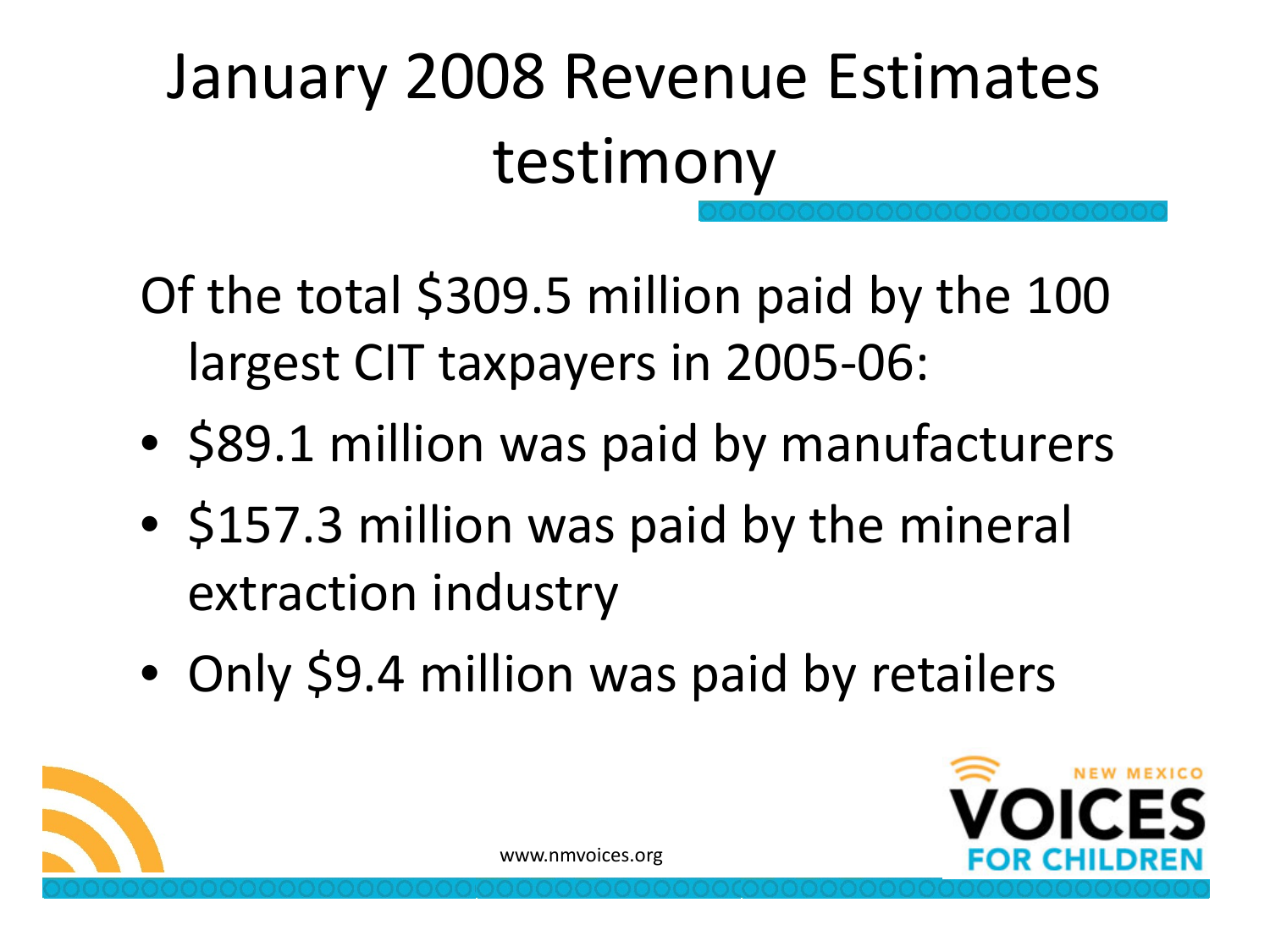Since roughly two-thirds of CIT revenues come from the 100 largest corporations and:

- 65% of that total was paid by mining corporations in 2006-07
- 51% of that total was paid by mining corporations in 2005-06



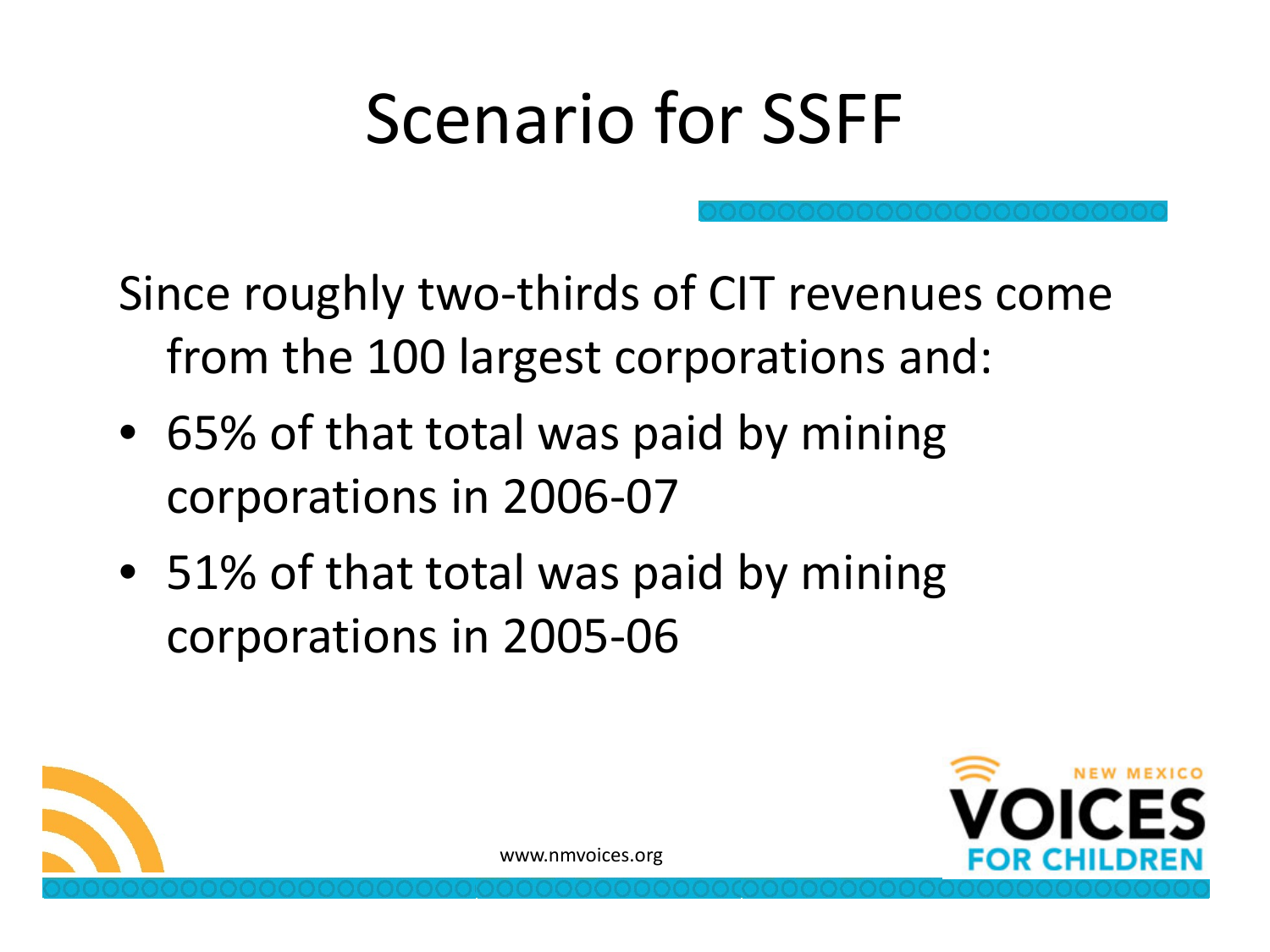Since roughly two-thirds of CIT revenues come from the 100 largest corporations and:

- 44% of *total CIT revenues* were paid by mining corporations in 2006-07
- 34% of *total CIT revenues* were paid by mining corporations in 2005-06

(reducing by the proportion paid by the 100 largest firms)



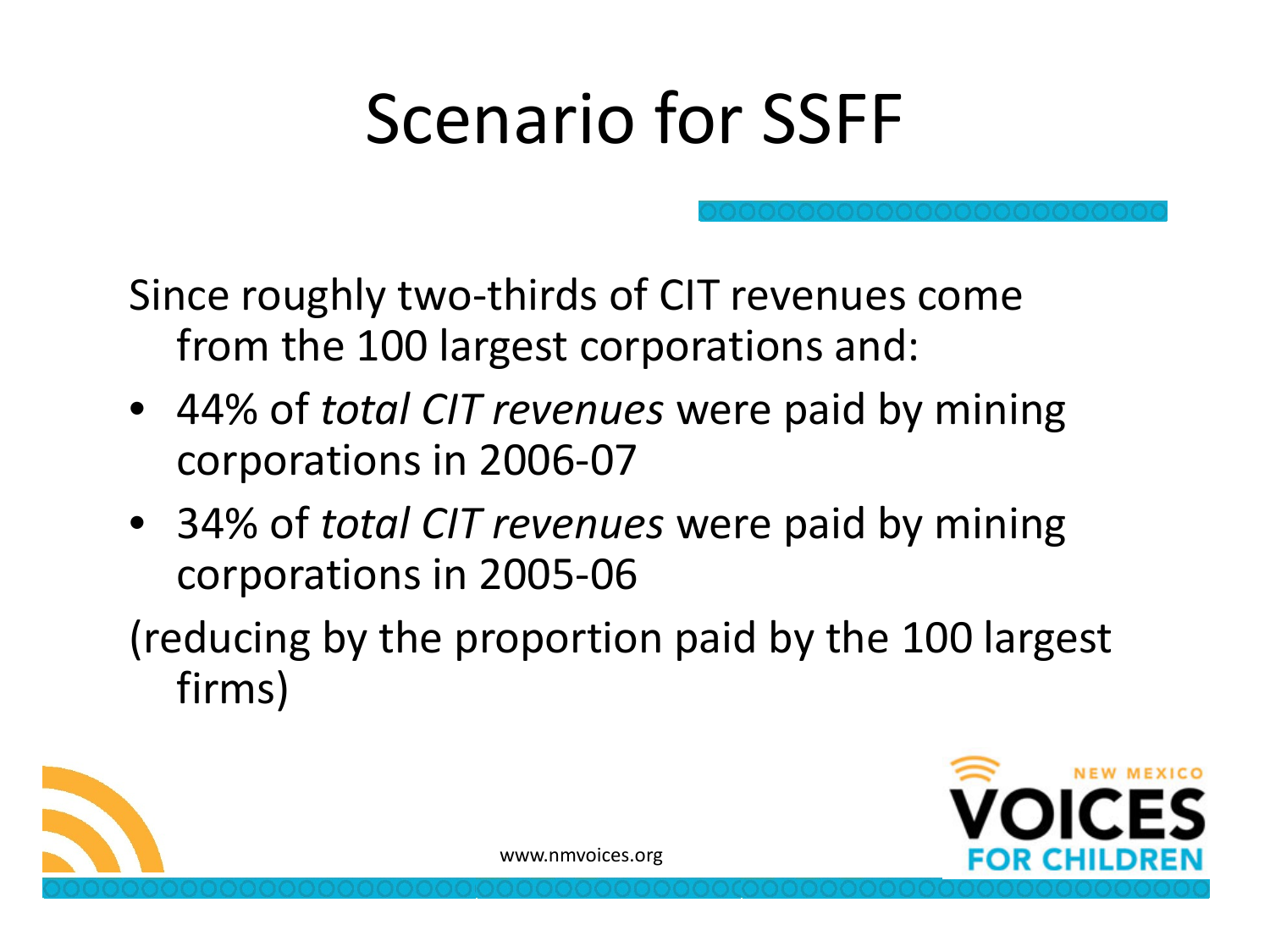Since roughly two-thirds of CIT revenues come from the 100 largest corporations and:

- 8.6% of that total was paid by manufacturing corporations in 2006-07
- 29% of that total was paid by manufacturing corporations in 2005-06



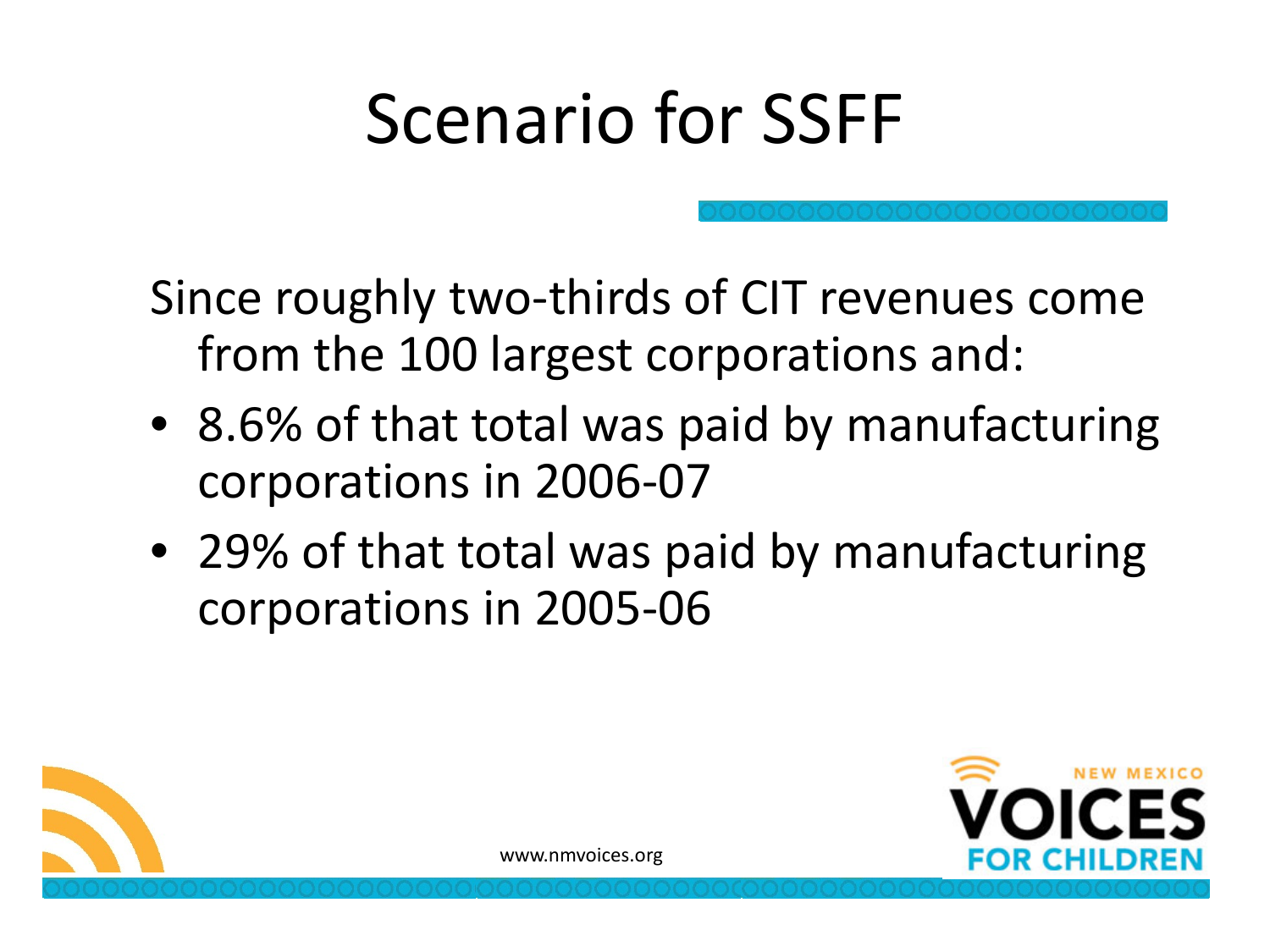Since roughly two-thirds of CIT revenues come from the 100 largest corporations and:

- 6% of *total CIT revenues* were paid by manufacturing corporations in 2006-07
- 19% of *total CIT revenues* were paid by manufacturing corporations in 2005-06



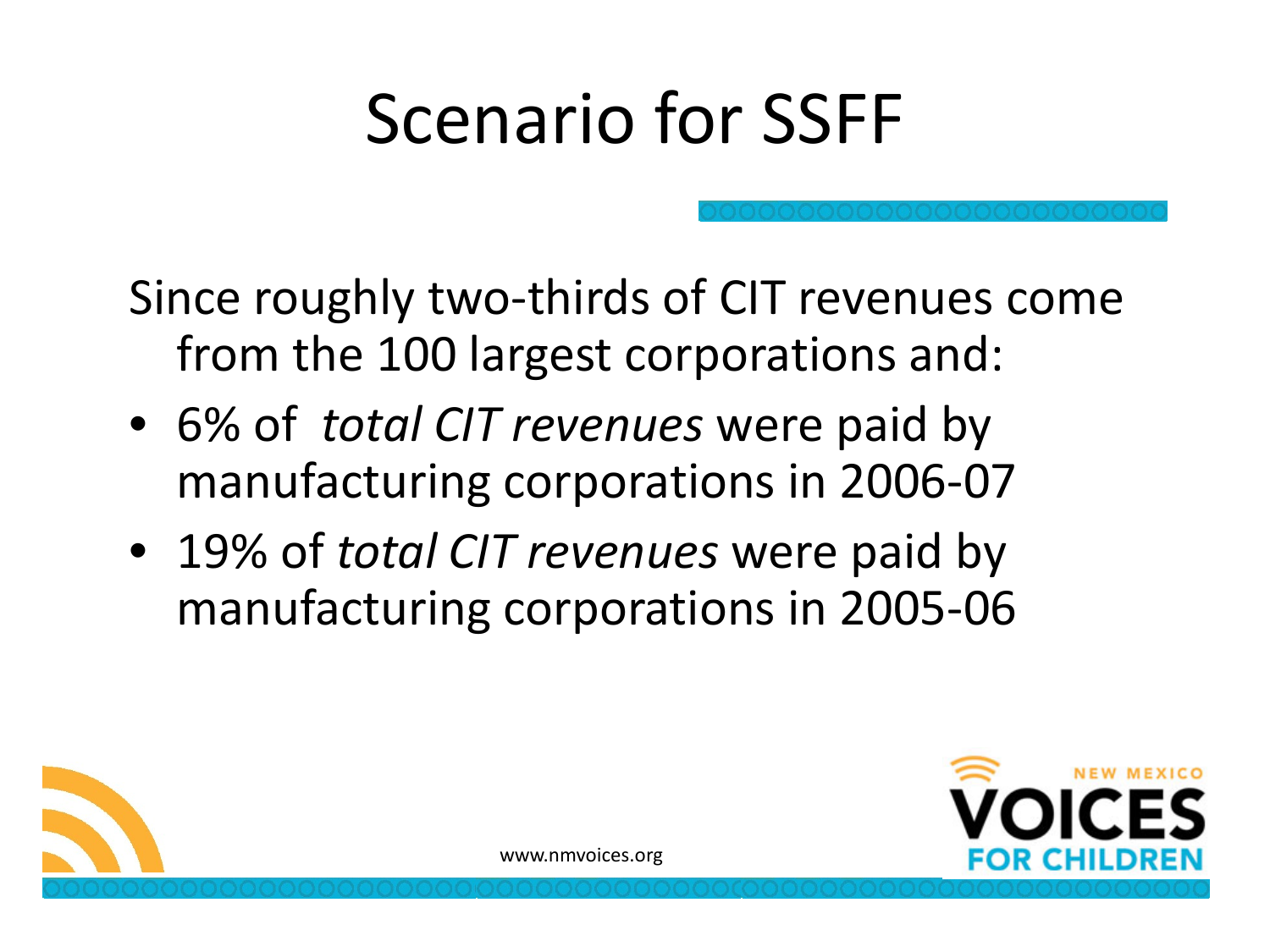Since roughly two-thirds of CIT revenues come from the 100 largest corporations and:

- 50% of *total CIT revenues* were paid by mining and manufacturing corporations in 2006-07
- 54% of *total CIT revenues* were paid by mining and manufacturing corporations in 2005-06

(this is a very conservative estimate that assumes that all mining and manufacturing revenues come from corporations from the top 100 taxpayers)



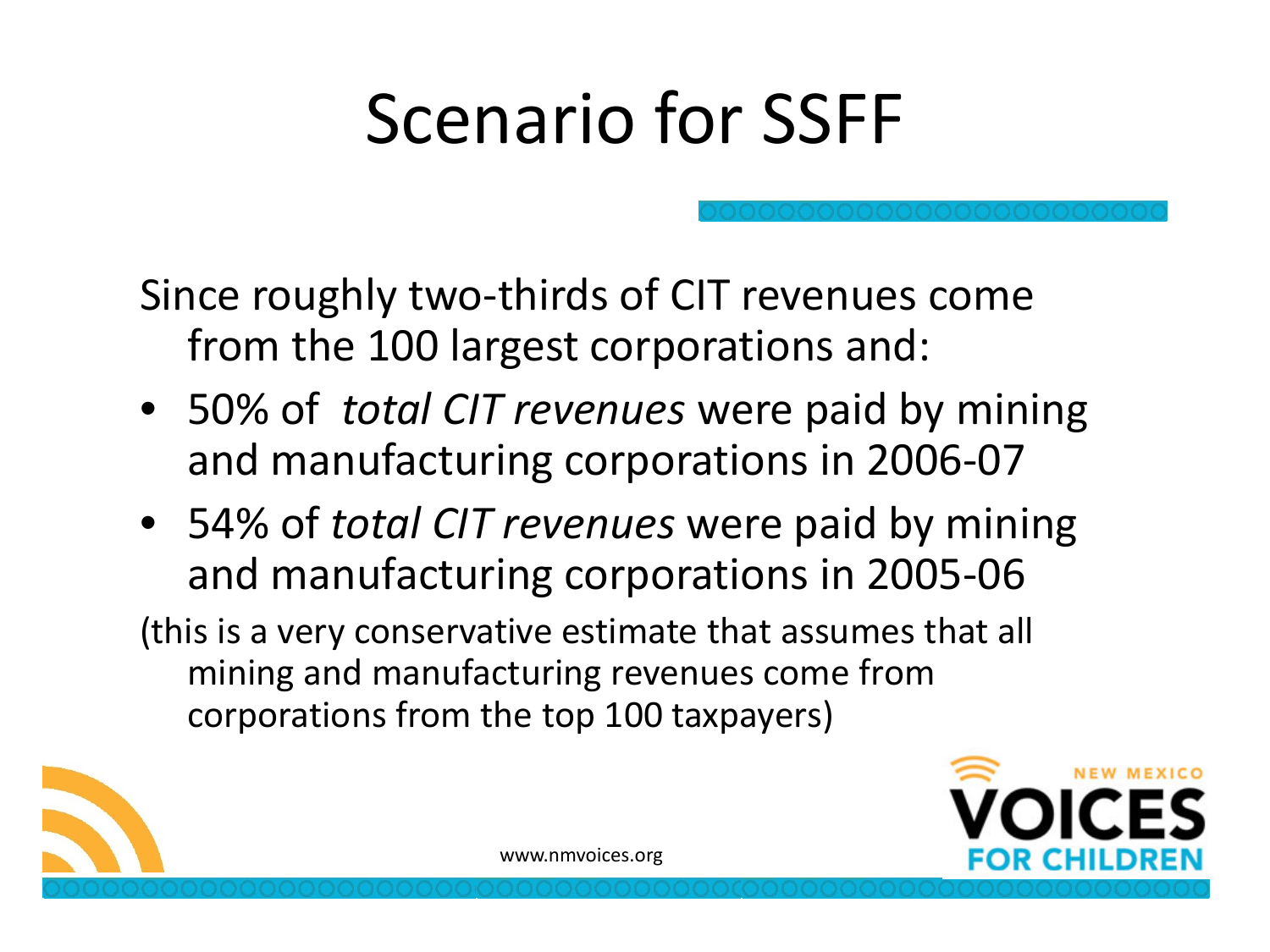The mining and manufacturing sectors could be expected to have little or no net income apportioned to New Mexico under the SSFF because these sectors have very little in sales to New Mexico, but a lot of property and payroll.

- **So the base for the CIT would be reduced by at least half** under these assumptions.
- (Again this is a very conservative estimate that assumes that all mining and manufacturing revenues come from corporations from the top 100 taxpayers. Those 100 taxpayers account for about two-thirds of CIT revenue)

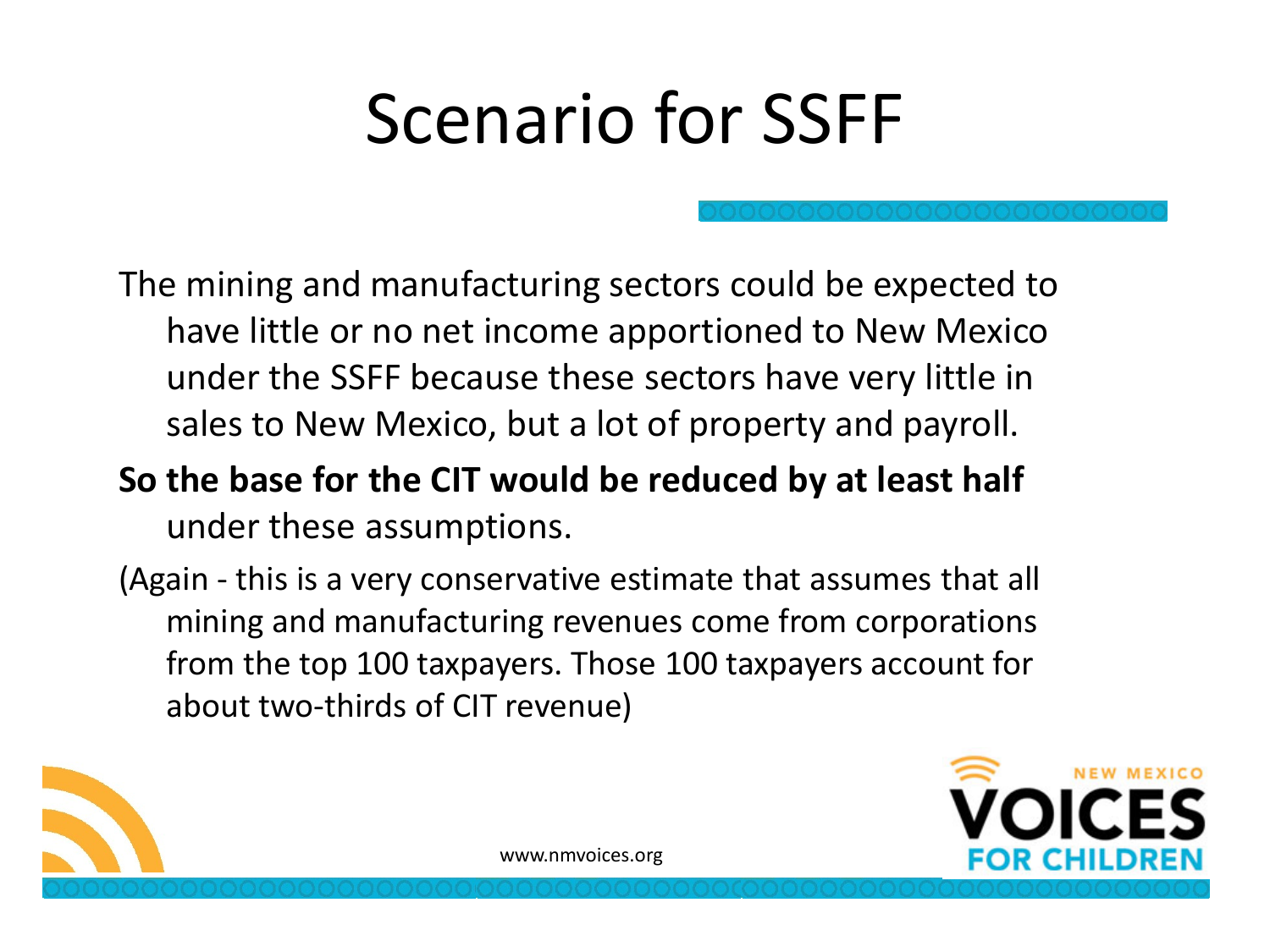# CIT 'Throwback Rule'

Sales of tangible personal property are New Mexico sales if:

- The property is delivered or shipped to a purchaser other than the US government within New Mexico regardless of the FOB point or other conditions of the sale or
- The property is shipped from an office store factory or other place of storage in this state and: 1.) the purchaser is the United States government, or
- The taxpayer is not taxable in the state of the purchaser.

(New Mexico Instructions for Corporate Income and Franchise Tax Return, New Mexico Taxation and Revenue Department, p. 14)